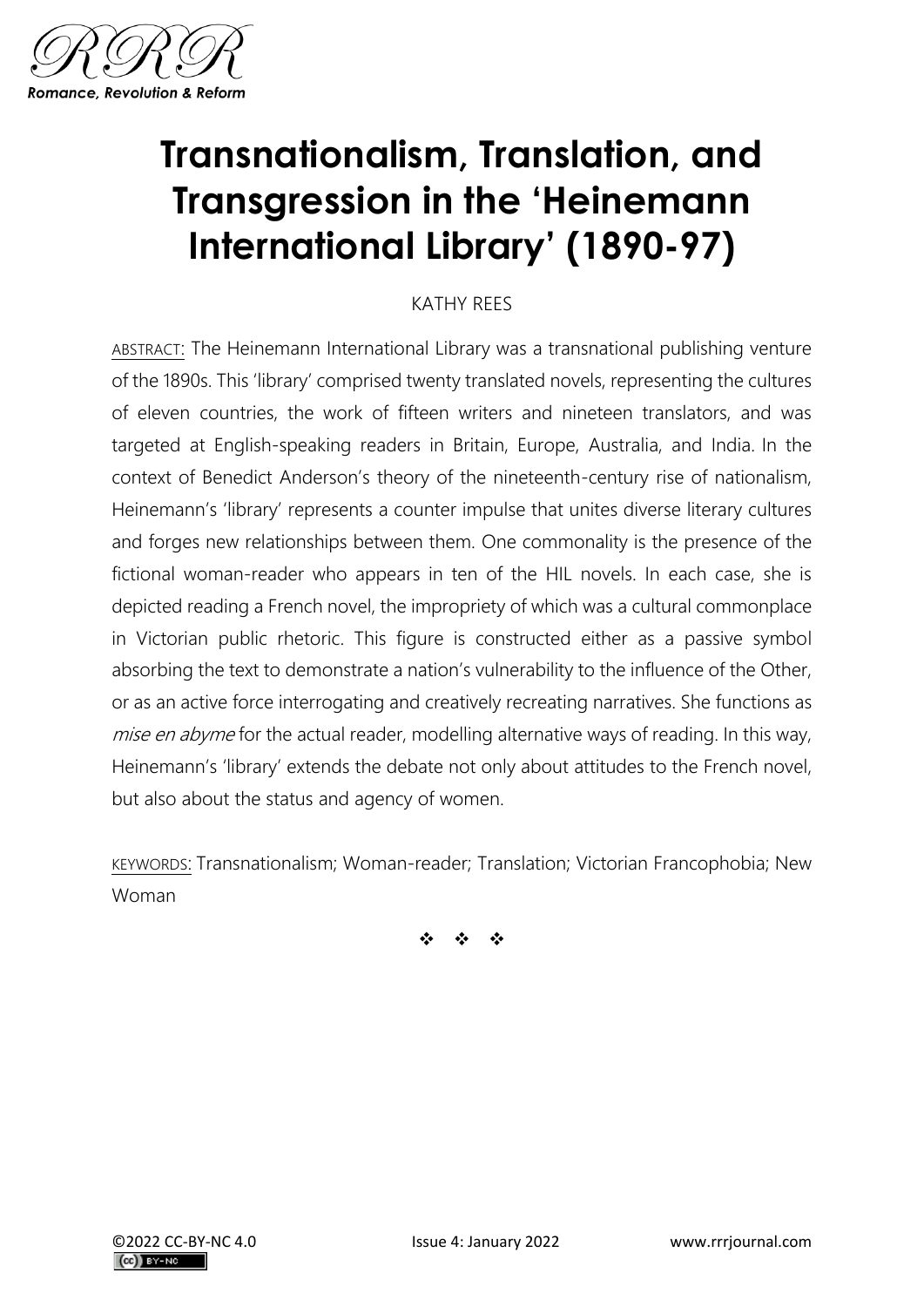

#### **INTRODUCTION**

To travel in a foreign country is but to touch its surface. Under the guidance of a novelist of genius we penetrate to the secrets of a nation, and talk the very language of its citizens.<sup>1</sup>

IN 1890, EDMUND Gosse, editor of the Heinemann International Library (hereafter HIL), invited readers to enter into the 'secrets' of different nations through a newly-launched series which would eventually total twenty translated novels. The process of translation, Gosse enthused, would allow readers to access 'the inner geography of Europe,' and to experience 'the interior life of other countries.'<sup>2</sup> During the final decade of a century that had witnessed the rise of nationalism and the tightening of national borders across Europe, and at a moment when Francophobic attitudes dominated British public rhetoric, William Heinemann, with Gosse at the helm, initiated a transnational publishing project that promised to dissolve the notion of national language as a shibboleth. In this article, I focus on the fictional figure of the woman-reader, who appears in no fewer than ten of the HIL volumes. As Kate Flint, Jacqueline Pearson, and Catherine Golden have demonstrated, the 'woman-reader' abounded in Anglo-American nineteenth-century novels and paintings.<sup>3</sup> My approach differs in its analysis of her figuration within a European rather than a transatlantic context, and explores why, in these ten HIL novels that expound the themes, cultures, and traditions of very different countries, these woman-readers are engaged with specifically French texts.

## HEINEMANN'S TRANSNATIONAL VENTURE AND FRANCOPHOBIC RHETORIC IN BRITAIN

Since Heinemann's library represents a cultural, material, and economic object produced by transnational collaboration, we might compare it with Paul Jay's evocation of the world's first printed book: 'a marvellously globalized event since the technology

<sup>&</sup>lt;sup>1</sup> Edmund Gosse, 'Editor's Note'. The lack of pagination was deliberate to allow the insertion of this four-page note either with prefatory material or end pages of the first eight HIL volumes. It was thereafter omitted.

 $2$  Ibid.

<sup>&</sup>lt;sup>3</sup> Kate Flint, The Woman Reader 1837-1914 (Oxford: Clarendon, 1993); Jacqueline Pearson, Women's Reading in Britain 1750-1835 (Cambridge: Cambridge University Press, 1999); Catherine Golden, Images of the Woman reader in Victorian British and American Fiction (Gainesville: Florida University Press, 2003).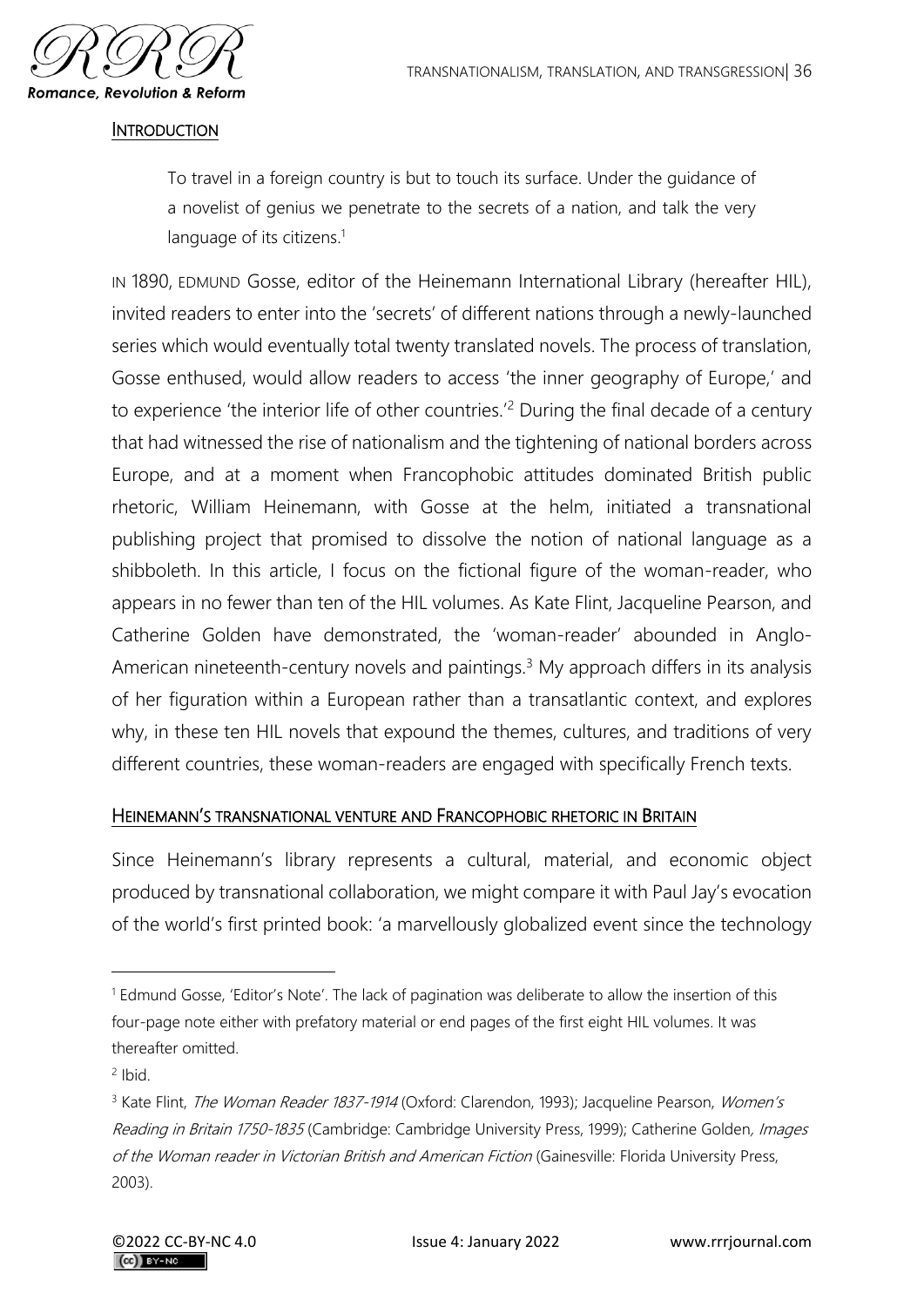

was Chinese, the book an Indian Sanskrit treatise, and the translation the work of a half-Turk.'<sup>4</sup> As I have discussed elsewhere, the twenty HIL novels, originating in France, Denmark, Norway, Germany, Poland, Italy, Spain, Austria, The Netherlands, Bulgaria, and Russia, represent the work of fifteen writers.<sup>5</sup> Although many of the nineteen translators were British, there were also Norwegian, American, Bulgarian, and Polish linguists. William Heinemann was himself a transnational figure, of half-British and half-German Jewish descent. Educated partly in London and partly in Dresden, he developed a strong cosmopolitan outlook and worked in the European book market for a decade before setting up his own publishing house in London in 1889, aged 27. Heinemann's 'library' was retailed in far-flung locations, as is evident in the half-page advertisement in the endpapers, listing booksellers who stocked the volumes in Paris, Nice, Leipzig, Vienna, St Petersburg, Rome, Florence, Turin, Stockholm, Christiania, Sydney, Melbourne, Adelaide, and Calcutta.<sup>6</sup> This distribution network may reflect Heinemann's European contacts, generated by his regular presence at the Leipzig bookfair, but also such calculations as the absence of export tariffs within the Empire.<sup>7</sup> The desire to forge transnational links between cultures and literatures was thus facilitated by technological advances in the production, distribution, and consumption of books.

Heinemann's marketing strategy for his project targeted a middle-class readership. In his Editor's Note, Gosse describes the HIL as 'a series of spiritual Baedekers and Murrays', referring to the well-known nineteenth-century travellers' handbooks widely used by educated middle-income groups.<sup>8</sup> The low price of the HIL books, retailing at either 3s 6d (cloth-covered) or 2s 6d (paper-covered), is comparable with Bohn's Libraries of British and translated texts, published at mid-century, though

<sup>4</sup> Paul Jay, Global Matters: The Transnational Turn in Literary Studies (Ithaca: Cornell University Press, 2014), p. 39.

<sup>5</sup> Kathy Rees, 'The Heinemann International Library, 1890-7', Translation and Literature, 26 (2017), 162- 81. For details of titles, authors, translators, and publication dates, please see Appendix to this article, pp. 180-81.

<sup>6</sup> Oslo was named 'Christiania' until 1925.

<sup>&</sup>lt;sup>7</sup> John St John, *William Heinemann: A Century of Publishing, 1890-1990* (London: Heinemann, 1990), p. 77; Alexis Weedon, Victorian Publishing: The Economics of Book Publishing for a Mass Market, 1836- 1916 (New York: Routledge, 2016), p. 33.

<sup>8</sup> Gosse, 'Editor's Note'.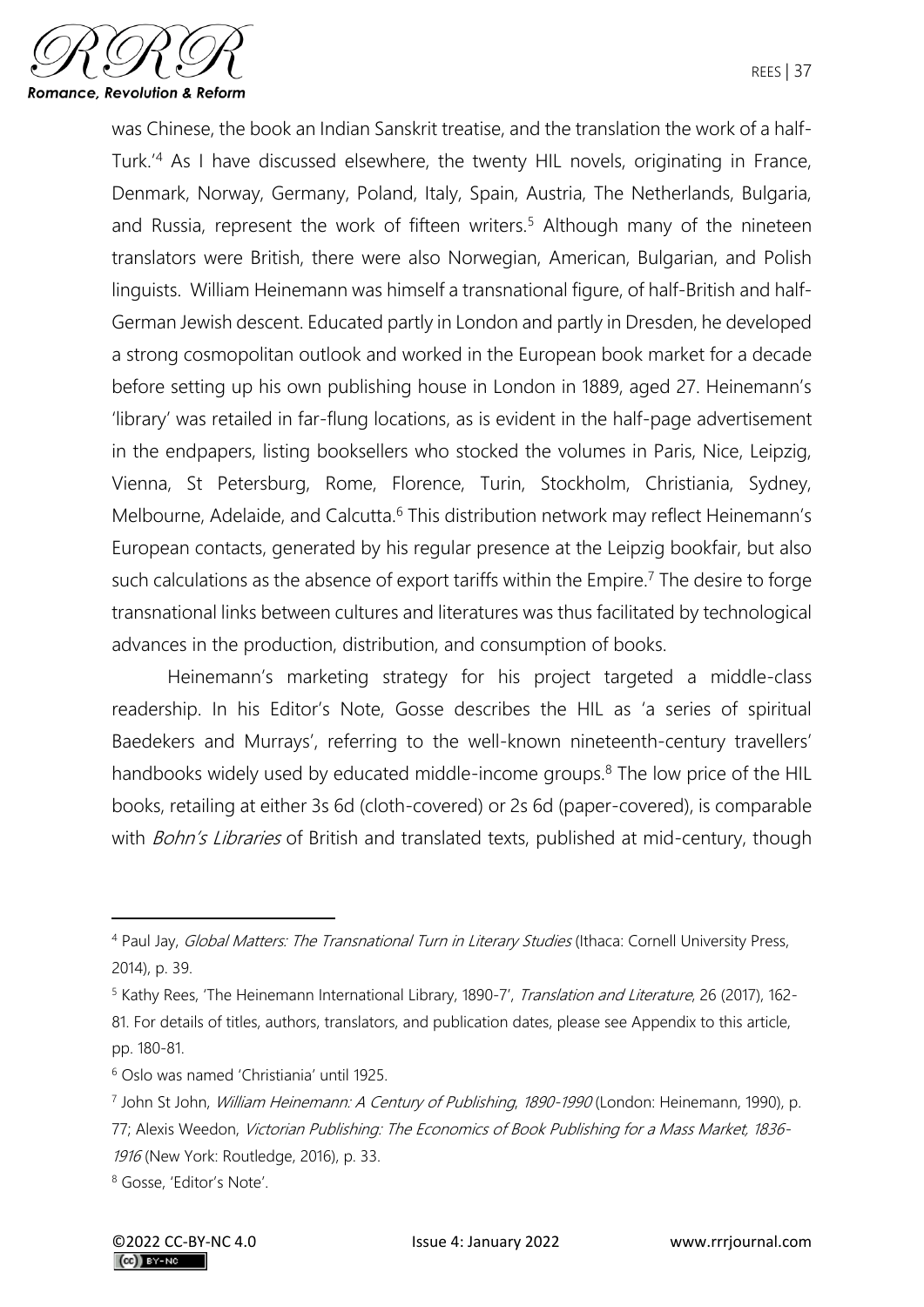

these were mostly prose classics rather than novels.<sup>9</sup> The entrepreneurial Heinemann eschewed the triple-decker novel, the price of which (£1 11s 6d) reflected the cartel between the established publishers and Mudie's Circulating Library. The success of Mudie's had, for decades, encouraged British readers to borrow novels more often than buy them. However, when people did buy, many liked the idea of a personal home library. As E.S. Dallas remarked, 'there is no reason why a man who has purchased Sheridan's dramatic works should next invest his money in Wheatley on the Common Prayer, yet Mr Bohn counts upon his doing so, and treats the public as children of habit.'<sup>10</sup> Like Bohn, Heinemann included in the front- and end-matter of his volumes his ambitions and agenda for the HIL, to encourage readers to purchase the complete series.<sup>11</sup> Not only was the neat row of matching yellow spines in a reader's bookcase aesthetically pleasing, but the visual and linguistic uniformity also obscured the intrinsic nationalistic character of the constituent volumes.

Jay's comparison of a society that polices its borders 'to protect its cultural identity' with a society that opens itself to 'cross-cultural contact' provides a set of concepts and terms applicable to this analysis of the HIL:

We tend to link agency to cultural autonomy and to measure cultural autonomy in terms of a society's ability to protect its cultural identity from being watered down or erased by alien cultural forms; but every culture is always shaped by other cultures, and agency has more to do with the intelligent and imaginative negotiation of cross-cultural contact than with avoiding such contact. Agency from this point of view is a function of that negotiation, not its victim. And, clearly, agency is variously enabled and circumscribed by gender.<sup>12</sup>

<sup>&</sup>lt;sup>9</sup> Henry Bohn (1796-1884) was a successful bookseller of multi-volume sets of standard works and translations.

<sup>&</sup>lt;sup>10</sup> [Eneas Sweetland Dallas], 'Popular Literature,' Blackwood's Edinburgh Magazine, 85 (1859), 96-112 (p. 110).

<sup>&</sup>lt;sup>11</sup> Carol O'Sullivan, 'Translation within the margin: the "Libraries" of Henry Bohn', in Agents of Translation, ed. by John Milton & Paul Bandia (Amsterdam: John Benjamins, 2009), pp. 107-29 (pp. 110- 11).

<sup>12</sup> Jay, p. 3.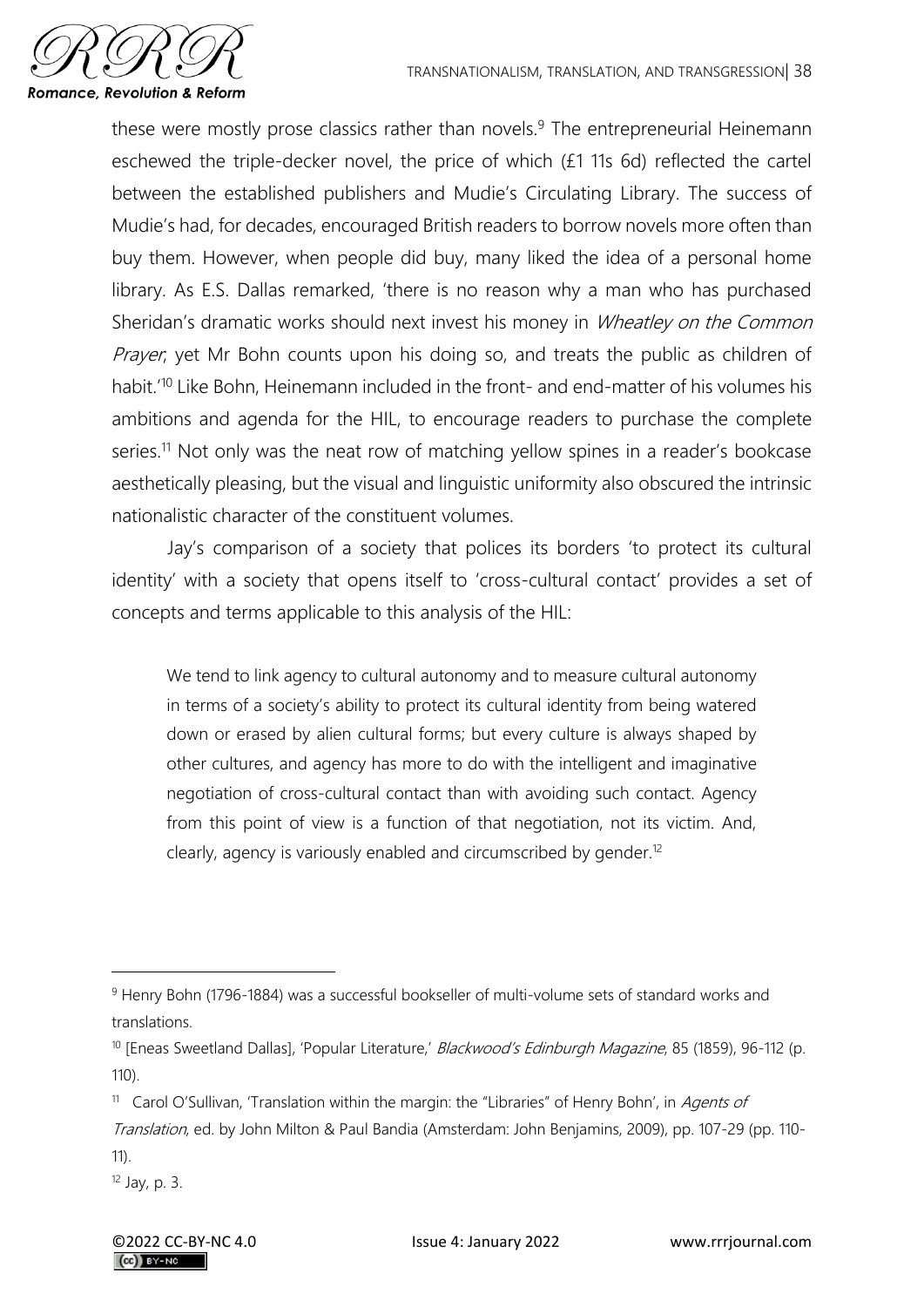

The HIL encouraged cross-cultural interaction by making European texts accessible to English speakers at a time when the National Vigilance Association (founded in 1885) was intent on preventing Britain's 'cultural identity from being watered down' by what it called, in its pamphlet *Pernicious Literature* (1889), the 'poison' of French novels.<sup>13</sup> Juliet Atkinson and others have demonstrated the gap between public Victorian condemnation of French literature, and its private consumption during the period 1830- 1870.<sup>14</sup> While the readership of French novels was restricted mainly to middle-class women trained in modern languages (being excluded from the classical education available to their male counterparts), the authorities could turn a blind eye to their circulation. However, when Henry Vizatelly had Emile Zola's novels translated and made them available to the working classes, public anxiety escalated, and the matter was deemed 'a gigantic national danger.'<sup>15</sup>

Censure of French novels was intensified by British hostility to the nation that produced them: that antipathy derived from prejudice against French Catholicism as well as fear of her military might and imperial reach. Memories of heightened anxiety over Napoleon's threat to invade Britain between 1798 and 1805 remained potent.<sup>16</sup> France's republican status was also unsettling for a monarchy which dreaded imitative violent insurrection in its own realm. Revolutionary conflicts engendered a reconfiguration of the social order, leading to general fluidity in the cultural categories of class, gender, and sexuality. Exploration of these themes in fiction offended British moral codes.<sup>17</sup> The perceived superiority of French culture, in terms of its elegant fashion, innovative technology, literary creativity, and legendary cuisine was particularly galling when overtly valorised by British citizens. French literature was also blamed for

<sup>15</sup> Pernicious Literature, p. 5.

 $13$  Pernicious Literature: Debate in the House of Commons; Trial and Conviction for Sale of Zola's Novels (London: National Vigilance Association, 1889), pp. 6, 11.

<sup>&</sup>lt;sup>14</sup> Juliet Atkinson, French Novels and the Victorians (Oxford: Oxford University Press, 2017); John Rignall, '"One great confederation?": Europe in the Victorian Novel,' in A Concise Companion to the Victorian Novel, ed. by Francis O'Gorman (Oxford: Blackwell, 2005), pp. 232-52.

<sup>&</sup>lt;sup>16</sup> Both *The Trumpet-Major* (1880) and *The Dynasts* (1904, 1906, and 1908) by Thomas Hardy revisit this national crisis almost a century after the event.

<sup>&</sup>lt;sup>17</sup> Novels such as Balzac's *Sarmsine* (1830), the story of a feminised Italian castrato, and Théophile Gautier's Mademoiselle de Maupin (1835) which raised the possibility of a love affair between two men or two women, initiated France's reputation for literary immorality early in the century.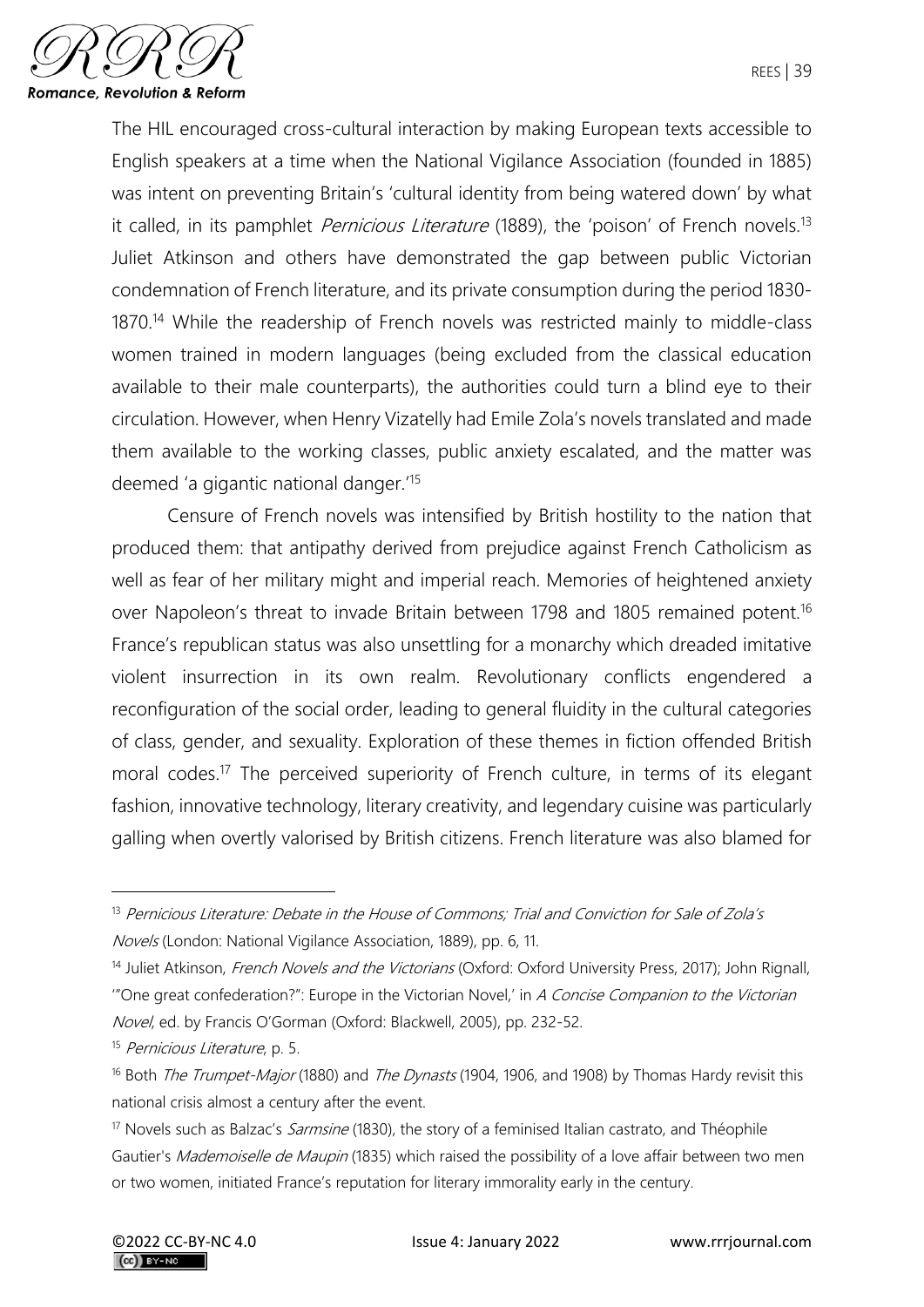

its innovation; Britons reacted defensively to each new French 'ism' – realism, naturalism, aestheticism, and impressionism – that crossed the channel during the Victorian period.

Francophobic attitudes reached new heights in parliament and the press during the late 1880s, reinforced by the popular discourse of degeneration that was attributed to the morbid mental pathology of French Decadence. As Samuel Smith MP asserted in the House of Commons, this 'noxious and licentious literature […] corroded the human character [and] sapped the vitality of the nation.<sup>'18</sup> Approaching the millennium, many Britons felt that their nation and their empire were declining with the century, and moral 'vitality' among the young was considered essential to national recovery. That the lifespan of the HIL (1890-97) is bracketed by two censorship trials against publishers – Henry Vizetelly was imprisoned in 1889 for continuing to market translations of Zola despite his 1888 conviction, and in 1898 George Bedborough went to trial for selling the English edition of Havelock Ellis's Sexual Inversion (1897), first published in German in 1896 – reminds us how unfavourable the 1890s were for marketing translated texts.

A prominent figure in the British armoury against alien cultural forms was the vaunted figure of the innocent Young Woman (invariably capitalized) who served as a benchmark to judge the acceptability or inadmissibility of fictional content. Despite protests by George Moore, Thomas Hardy, Henry James and many others, English novels had to be tailored to the moral sensibilities of this fictive Young Woman.<sup>19</sup> The ideology of separate spheres divided men and women according to their allegedly 'natural' attributes, and because men were considered intellectual and analytical, and women emotional, irrational, and impressionable, it followed that certain reading material was deemed unhealthy for the latter. Victorian commentators voiced fears that improper texts, as exemplified by Zola's realist novels, would excite a woman's imagination or expectations beyond what was compatible with daily life, so that she

<sup>&</sup>lt;sup>18</sup> Pernicious Literature, p. 5.

<sup>&</sup>lt;sup>19</sup> George Moore, Literature at Nurse, or Circulating Morals (London: Vizetelly, 1885); Walter Besant and others, 'Candour in English Fiction', *Eclectic Magazine of Foreign Literature*, 51 (1890), 311-18; Henry James, 'Nana', in *Documents of Modern Literary Realism*, ed. by George Becker (Princeton: Princeton University Press, 1963), pp. 236-243.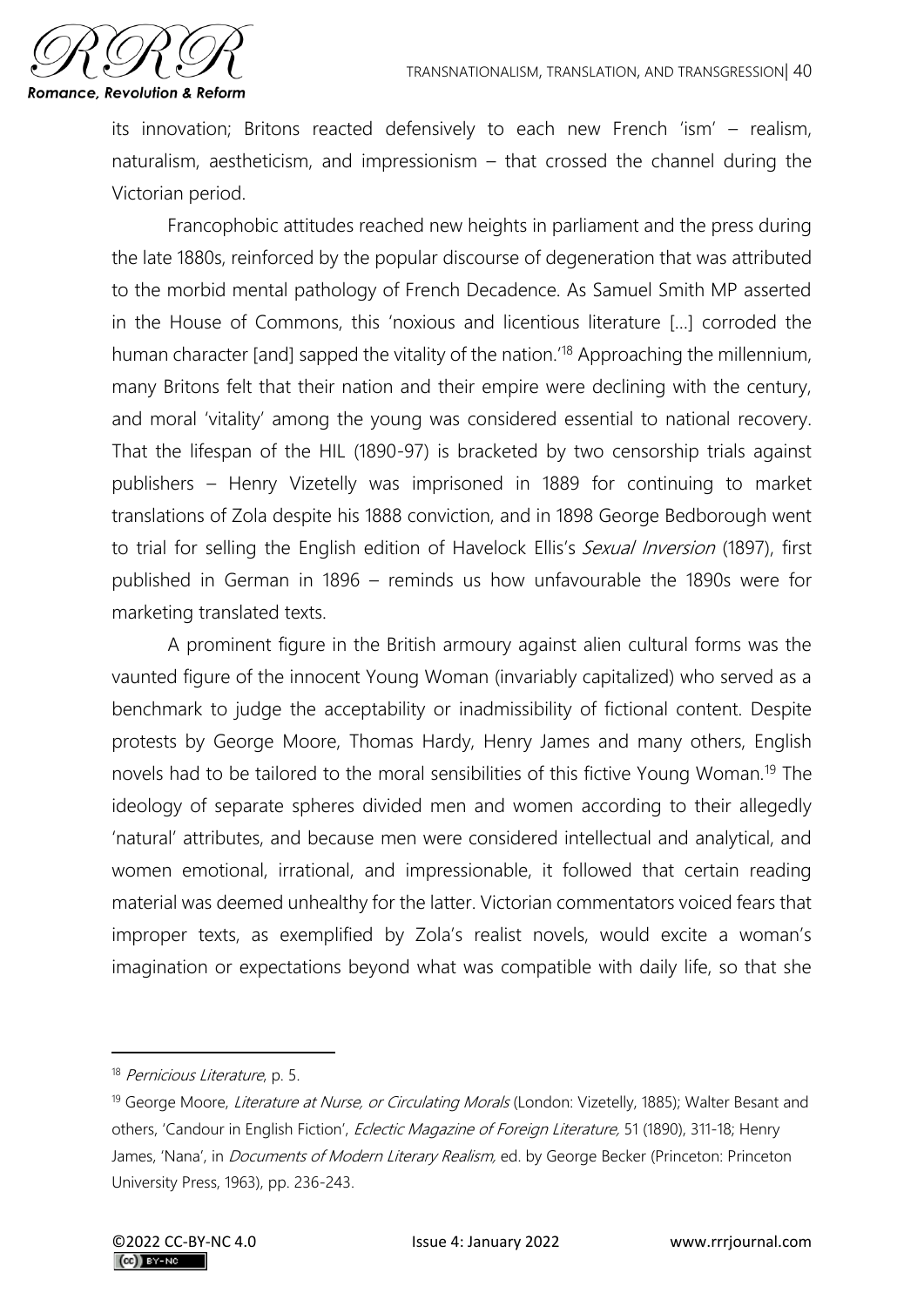would ignore her duties and become dangerously sexualized.<sup>20</sup> Bjørnstjerne Bjørnson gestures at this in *Det Flager I Byeti ogpaa Havnen* (1884), published in the HIL as *The* Heritage of the Kurts (1892), in which Norwegian schoolgirls are shocked to discover that their friend, Tora Holm, is pregnant: 'You see, she had been in France; she knew a great deal more than we others.'<sup>21</sup> French culture was a shorthand intimation of transgression.

### THE WOMAN-READER AS A SYMBOL OF NATIONAL VULNERABILITY

Benedict Anderson theorises that, during the nineteenth century, the idea of the nation became imaginable. He connects the growth of nationalism with the rise of the novel, arguing that the novel and the newspaper provided countries with the symbolic form they needed in order to be understood by the people. The single print language unified fields of communication, and enfolded readerships into shared experiences, generating the sense of belonging to an 'imagined community' with borders that were 'inherently limited' (finite) and 'sovereign' (authoritative).<sup>22</sup> Viewed in relation to the countries represented in the HIL, Anderson helps us to envisage each volume as the linguistic and cultural product of an imagined nation-state. Writers collected and codified the traditions, rituals, and ideologies of a nation that was increasingly being presented as a unified entity. The figure of the woman-reader was an ideologically-weighted cipher by which writers could transmit political warnings or critiques to their fellow-citizens. As I shall show in the following examples, the threat of the foreign Other – characterized in the form of French texts – is a consistent theme of such veiled critiques.

I start with the translation of Ivan Goncharov's A Common Story, which appeared mid-way through the HIL project, in 1894. Originally published in Russian as Obyknovennaya istorya in 1847, it is the earliest of all the HIL texts, most of which appeared in their original languages during the 1880s and 1890s.<sup>23</sup> When we first meet Goncharov's woman-reader, the matronly Maria Mihalovna, she is 'buried in the perusal of a French novel,' the choice of verb here underlining her comic but ominous

<sup>20</sup> Flint, p. 282.

<sup>&</sup>lt;sup>21</sup> Bjørnstjerne Bjørnson, *The Heritage of the Kurts*, trans. by Cecil Fairfax (London: Heinemann, 1892), p. 268.

<sup>&</sup>lt;sup>22</sup> Benedict Anderson, Imagined Communities: Reflections on the Origin and Spread of Nationalism, 2nd edn, (London: Verso, 2006), pp. 5-6, 44-45.

<sup>&</sup>lt;sup>23</sup> See Appendix to my article cited in Footnote 5.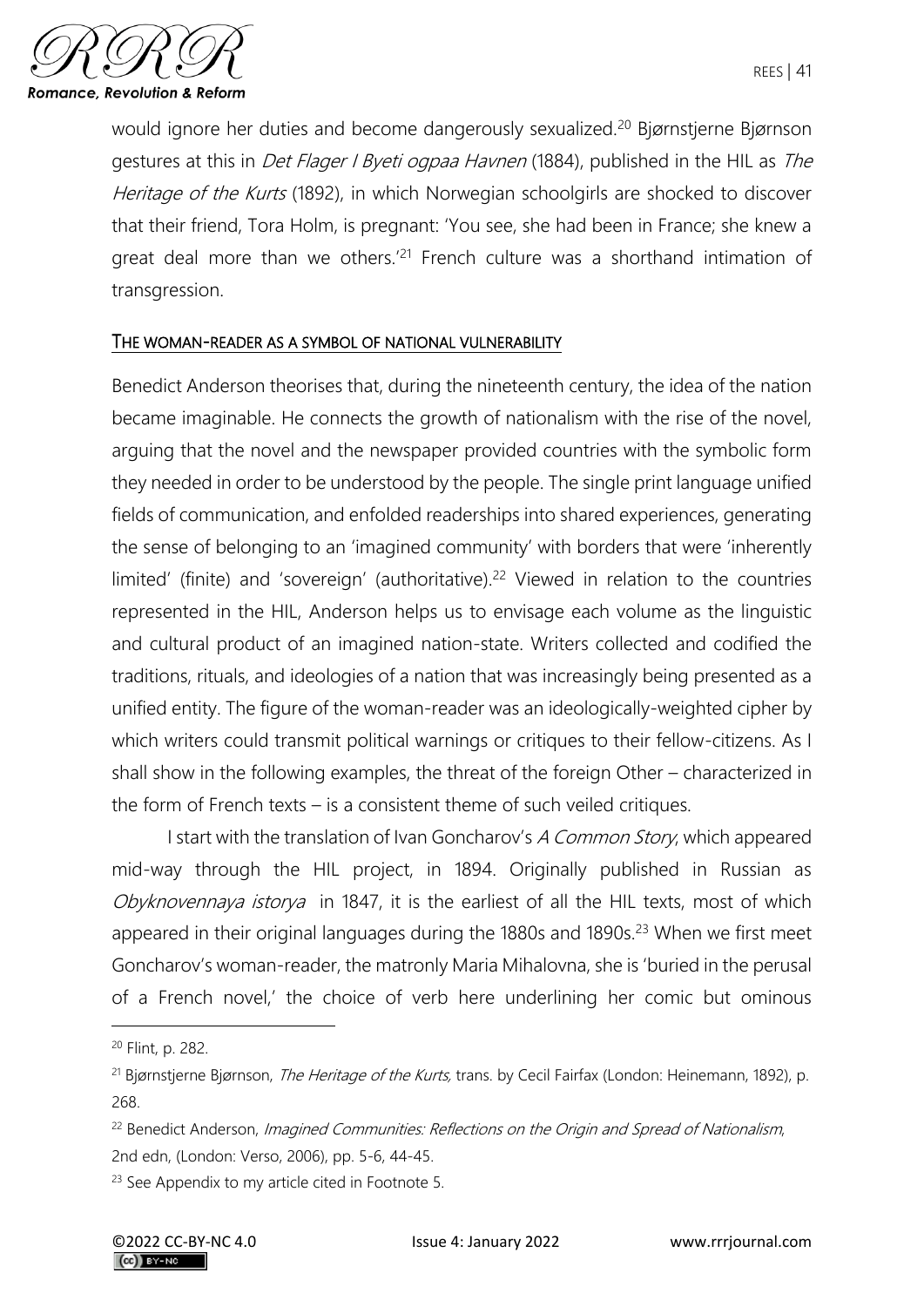

engrossment.<sup>24</sup> Maria's text is *Les Memoires de Diable* by Frédéric Soulié, a story based on the Faust legend, published as a roman-feuilleton in 1837-38. The feuilleton originated as the magazine section of the nineteenth-century French newspaper, which serialised stories of crime, sexuality, and sensation, generating huge public excitement. In Les Memoires, the Devil luxuriates in instances of adultery, prostitution, incest, and murder. It is a work of 'uncompromising brutality' in which any hint of goodness is revealed to be a mask of hypocrisy covering hideous vices.<sup>25</sup> When Soulié's romance circulated (in French) in Britain during the 1840s, Elizabeth Barrett Browning (hereafter EBB) discussed its gruesome contents in a letter to Mary Russell Mitford, making a chiastic jest about its contents: it 'begins with a violation & a murder, & ends consistently with a murder & a violation [...] The smell of all this sulphur has scarcely passed out of my nostrils!'<sup>26</sup> Browning and Mitford revelled in their 'naughty' reading of 'naughty books' by Soulié and the like, knowing how deeply ingrained was British disapproval of French writing.<sup>27</sup>

Maria reads uncritically – she is a naive provincial woman who blandly accepts Soulié's atrocities: 'Then cook came up; I talked to him for an hour; then I read a little of Memoires de Diable ... ah! What a pleasant author Sully is! How agreeably he writes! [...] I never noticed how the morning slipped away.<sup>'28</sup> The consumption of Soulié makes her crave more. As Thomas Carlyle declared, 'every bad book begets an appetite for reading a worse one,' and Maria later voices her intention to read Honoré de Balzac's La Peau de Chagrin (1831), another novel about human vice and greed.<sup>29</sup> Goncharov is critiquing Russian Gallomania, which had diffused across the country via the Russian

<sup>&</sup>lt;sup>24</sup> Ivan Goncharov, A Common Story, trans. by Constance Garnett (London: Heinemann, 1893), p. 88. <sup>25</sup> Harold March, *Frédéric Soulié: Novelist and Dramatist of the Romantic Period* (New Haven: Yale University Press, 1931), p. 173.

<sup>&</sup>lt;sup>26</sup> EBB to M.R. Mitford, 27 Nov. 1842, (letter 1063), The Brownings Correspondence: An Online Edition [<http://browningscorrespondence.com>](http://browningscorrespondence.com/) [accessed 15 May 2021]. Simon Avery notes that it is increasingly common in critical work on Elizabeth Barrett Browning to abbreviate her name to EBB, to accommodate her family name, Elizabeth Barrett Barrett, and her married name, Elizabeth Barrett Browning (*Elizabeth Barrett Browning* (Tavistock: Northcote, 2011), p. xiv).

<sup>27</sup> EBB to M.R. Mitford, 21 Nov. 1842, (letter 1057).

<sup>28</sup> Goncharov, p. 90. First ellipsis as original.

<sup>&</sup>lt;sup>29</sup> Carlyle quoted in Frederick Harrison, *Carlyle and the London Library* (London: Chapman & Hall, 1907), p. 67; Goncharov, p. 110.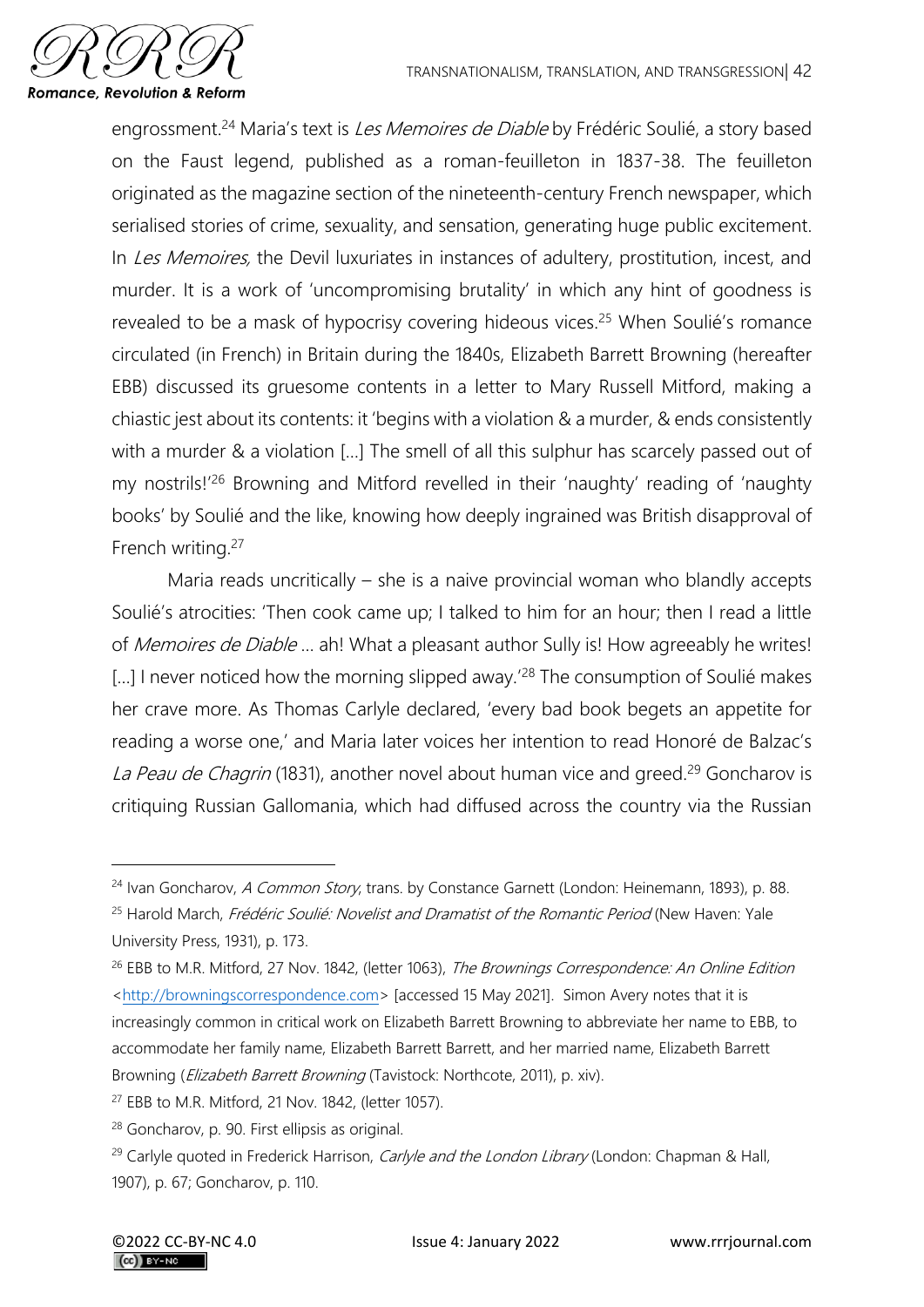

aristocracy since the 1750s. When Napoleon invaded Russia in 1812, the Europeanized nobility had more in common with the invading troops than with their own peasantry. To British readers, Maria would have presented as an idle woman whose indulgence in the superstitious and sensational caused her to neglect her domestic duty. She does not even have the prudence to conceal her reading matter from her daughter, neighbour, or servant. By contrast, more knowing and artful British characters like Thackeray's Becky Sharp in *Vanity Fair* (1847-48) or Trollope's Lizzie Eustace in The Eustace Diamonds (1871) are quick to hide their French novels from public view.<sup>30</sup> 'Naughty' books should not be read blatantly.

The shameless display of reading crude and bawdy French novels is a theme in *Ż*yd: obrazy współczesne (1866) by Józef Kraszewski, published by Heinemann as The Jew in 1893. Against the background of the 1863 Polish Insurrection against Russian rule, Kraszewski depicts the scheming of the impoverished Jewish Polish Madame Wtorkowska (née Weinberg). She is intent upon securing a rich husband for her daughter, Emusia, from among the Russian officers then occupying Warsaw. Pandering to the Russian partiality for French culture, Madame Wtorkowska reads Paul de Kock, and displays French romances in the reception room 'to show acquaintance with current literature.'<sup>31</sup> She is indifferent to Emusia's reading choices 'provided that the book was written in French, in an elegant style.<sup>'32</sup> The calculating Emusia lounges at a window, the classic threshold between private and public space, shamelessly engaged in a Féval novel, thereby signalling her availability to the highest bidder.<sup>33</sup> Again, EBB's playful comments convey standard British attitudes to these French writers: Féval is only 'a little indecent' but de Kock is 'intolerably coarse' and 'very  $nasty -$  he splashed the dirt about him, like a child in a gutter.<sup>'34</sup> In imitation of a Féval heroine, Emusia is 'a bacchante [reveller]' dressing 'in black lace, light and *négligée* [abandoned]' and her 'toilet was so *décolleté* [revealing]'.<sup>35</sup> These French words, conspicuous in the source

<sup>&</sup>lt;sup>30</sup> Anthony Trollope, *The Eustace Diamonds* (London: Penguin, 2004), p. 121; William Makepeace Thackeray, Vanity Fair (London: Penguin, 2001), p. 767.

<sup>&</sup>lt;sup>31</sup> Józef Kraszewski, *The Jew*, trans. by Linda da Kowalewska (London: Heinemann, 1893), pp. 352, 233. <sup>32</sup> Ibid., p. 209.

<sup>33</sup> Ibid., p. 211.

<sup>&</sup>lt;sup>34</sup> EBB to Isa Blagden, mid-March 1857, (letter 3975); EBB to M.R. Mitford, 13 March 1844 (letter 1567); EBB to M.R. Mitford, 29 March 1844 (letter 1585). Emphasis original.

<sup>35</sup> Kraszewski, pp. 243, 215, 233.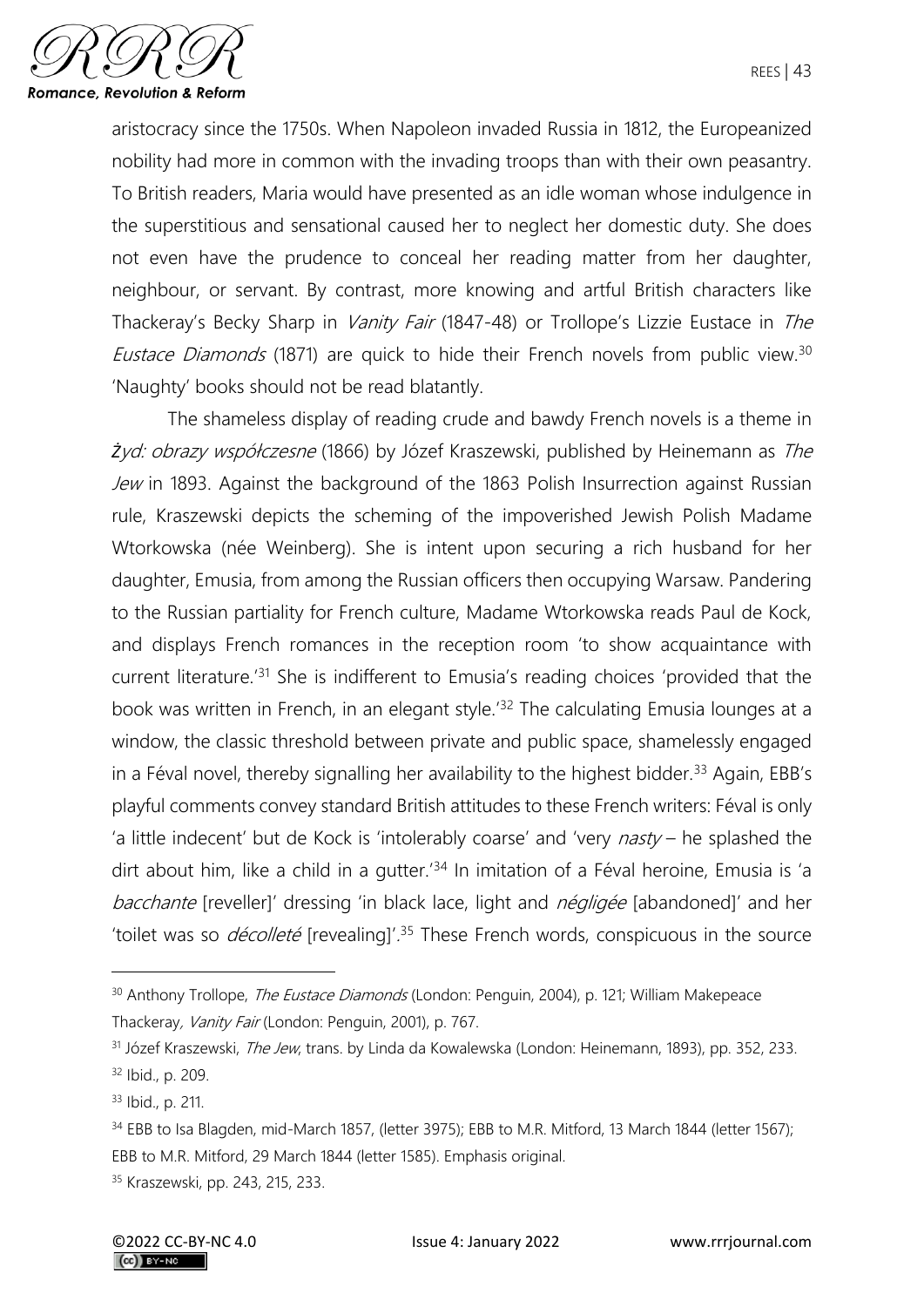

text within the Polish print not simply by their italicisation but by their orthographic distinctness, were transferred verbatim into the English translation, thereby retaining their suggestive connotations. There is a strong sense of showiness here. First, the conspicuous placement of French books to impress Russian visitors; second, Emusia's tableau of her reading self at the window; and third, Kraszewski's insertion of italicised words that stand out within the Polish Lechitic print. Performance underlines the tactic of the Wtorkowska women-readers: they make a show of their Francophilia in order to forge lucrative connections with Russian military-men. French novels are sensual invitations to the enemy Other.

According to Anne O'Neil-Henry, Paul de Kock's work spread across Europe as 'a sort of Bourdieusian marker of poor taste.<sup>'36</sup> In *El Maestrante* (1893), translated as The Grandee (1894), the Spanish writer, Armando Valdés, mocks the chaste pretensions of the Countess of Onis by claiming that, 'the account of the first night of her marriage, whether true or false, was worthy of figuring in a novel of Paul de Kock.<sup>'37</sup> The institution of marriage is, by De Kock's name, reduced to lascivious farce. Valdés despairs of the Parisian seduction of the Spanish upper middle classes, and in La Espuma (1890), published as *Froth* (1891) in the HIL, he caricatures the over-consumption of French novels by an aristocratic woman-reader, Marquesa de Ujo, who:

Uttered, or to be exact, she exhaled a series of exclamations over a new French novel: 'What exquisite scenes! What a sweet book! When she says, "Come in if you choose; you can dishonour my body but not my soul." And the duel, when she receives the bullet that was to have killed her husband! How beautiful it is<sup>138</sup>

For the Marquesa, the most prominent textual features relate to the body and its ephemeral sensations of pleasure and pain in sex and death. Her taste is so jaded by formulaic sensational French plots that she can specify neither writer nor title. Valdés's clear critique of the corrupting influence of French novels as a threat to national identity translates easily, confirming British prejudices.

<sup>&</sup>lt;sup>36</sup> Anne O'Neil-Henry, 'Paul de Kock and the Marketplace of Culture,' French Forum, 39 (2014), 97-112 (p. 97).

<sup>&</sup>lt;sup>37</sup> Armando Valdés, *The Grandee,* trans. by Rachel Chalice (London: Heinemann, 1894), pp. 64-65.

<sup>38</sup> Armando Valdés, Froth, trans. by Clara Bell (London: Heinemann, 1891), p. 245.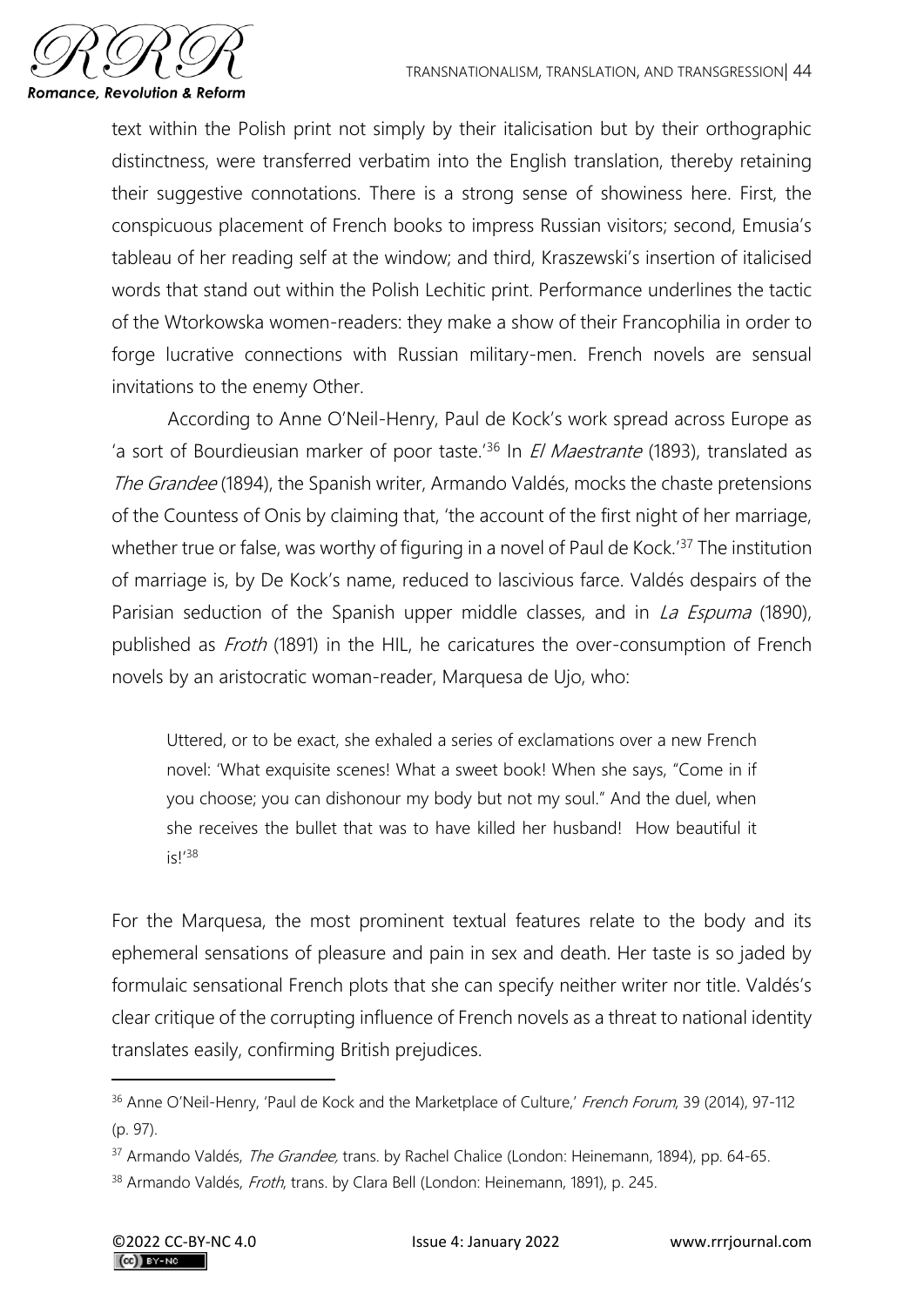

Many Spanish writers felt that their identity had been, to use Jay's words, 'erased by alien cultural forms<sup>', 39</sup> In particular, they resented the long-standing French hegemony over Spanish art-forms. The so-called 'Anteneo debates' of the 1870s expressed 'a violent, visceral reaction against French literature as a noxious influence and as a purveyor of immorality.<sup>'40</sup> Spanish literary distinctiveness had been virtually eclipsed by French interests. Many of the commercial publishing houses prioritised the marketing and dissemination of French, rather than native, novels, and most Spanish authors were concerned with translation or imitation rather than with new writing. Valdés's fellow-writer Juan Valera believed that 'after two centuries of servitude and submission, whose reward has only been to be continually called barbarians and ignoramuses, it is high time that we shook off the intellectual yoke under which the French have us. And I want to do something towards this.'<sup>41</sup>

To promulgate anti-French feeling, Valera uses the eponymous woman-reader of his *Dona Luz* (1879), which was included in the HIL in 1893. Dona Luz is a desultory reader:

Reclining languidly in her easy chair, she was reading two books alternately. They were the works of Calderón and of Alfred de Musset. She was comparing the manner in which those two authors had put in dramatic action the saying, "There is no trifling with love" - *Ou ne badine pas avec l'amour.*<sup>42</sup>

Leaning back suggestively, Dona Luz explores ideas about love through two plays, one Spanish and one French. She is comparing *Love is no Trifling Matter* (1635) by Pedro Calderón de la Barca, a playwright of the seventeenth-century Golden Age, with No

<sup>39</sup> Jay, p. 3.

<sup>&</sup>lt;sup>40</sup> Gifford Davis, 'The Spanish Debate over Idealism and Realism before the Impact of Zola's Naturalism', PMLA, 84 (1969), 1649-56 (p. 1649).

<sup>41</sup> Valera to Menéndez Pelaya, quoted by Alda Blanco, 'Gender and National Identity: The Novel in Nineteenth Century Spanish Literary History', in Culture and Gender in Nineteenth-Century Spain, ed.

by Lou Charonon-Deutsch and Jo Labanyi (Oxford: Clarendon, 1995), pp. 120-36 (p. 123).

<sup>&</sup>lt;sup>42</sup> Juan Valera, *Dona Luz*, trans. by Mary Serrano (London: Heinemann, 1893), p. 55.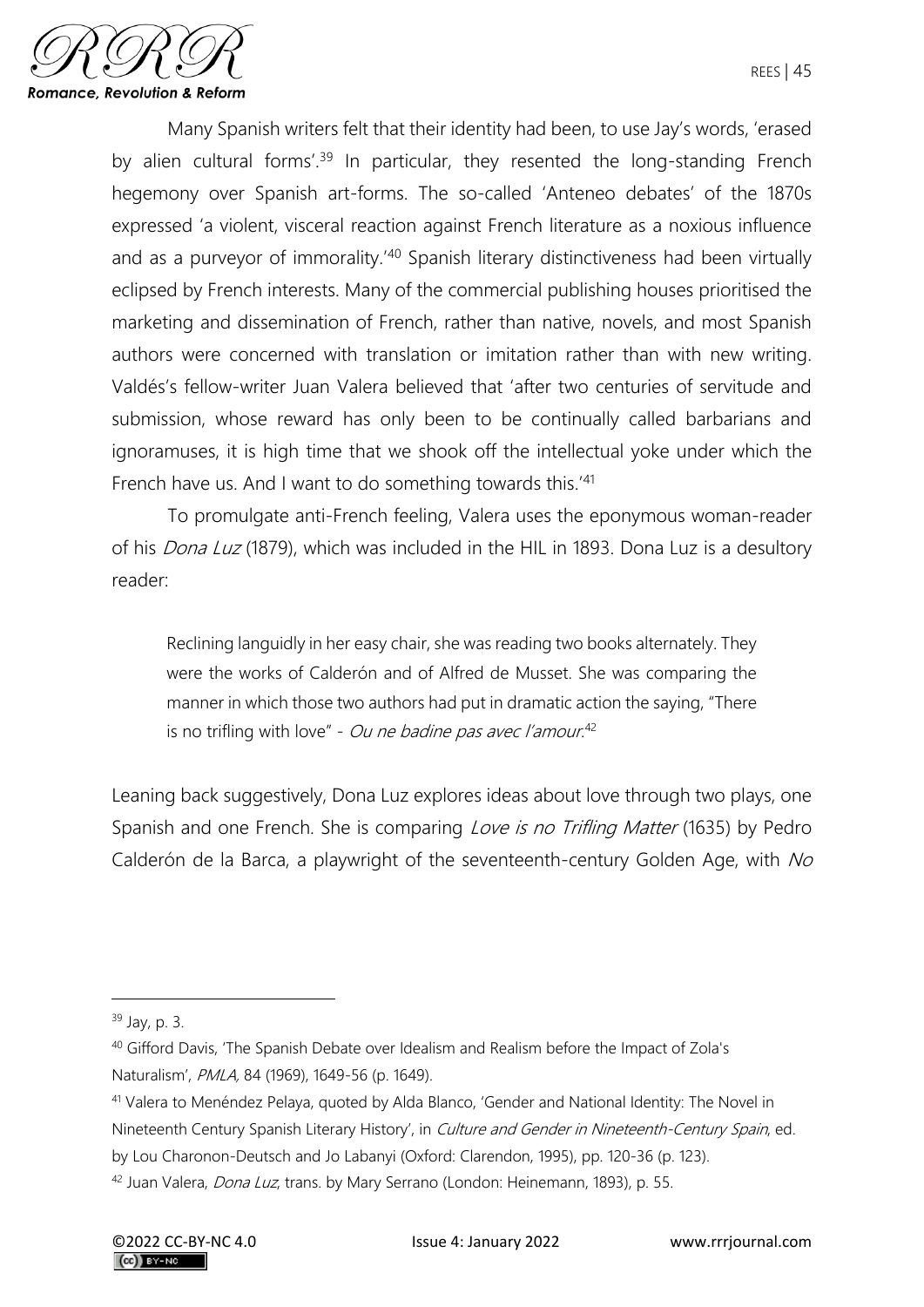

Trifling with Love (1834) by the French dramatist Alfred de Musset.<sup>43</sup> Spanish readers of the 1880s would have recognized the implications of juxtaposing the two titles, and certainly, Dona Luz's progress in life and love will be determined by whether she follows the Spanish or the French model. Valera's opposition of two national characters is a common political strategy. As Linda Colley argues, Britain adopted the same tactic, defining itself against France as the Other.<sup>44</sup> Labelling the French as Catholic, effeminate, superficial, and immoral allowed the British to identify themselves as Protestant, manly, genuine, and principled.

Akin to assumptions made about the benchmark Young Woman, Dona Luz is depicted as highly susceptible to what she reads. As an orphan, she embodies the isolated figure, unsupported and unsupervised. She has no guidance beyond books on the question of marriage. Calderón's play concerns an eccentric courting couple who must modify their attitudes and behaviour in order to find harmony: his moral precept is clearly expressed. De Musset's play about a doomed betrothal prioritises the dramatic effect over the moral message, leaving the audience to retrieve the play's meaning unaided, promoting confusion and uncertainty. Rather than being alert to Calderón's sound wisdom, Dona Luz's languid reading posture suggests her vulnerability to seduction by de Musset. Inevitably, the danger suggested by the allusions is subsequently enacted in the plot. Choosing between two suitors, Dona Luz is distracted from the sincerity of the honourable priest (whose principles reflect a Calderón-directed ethic) by the flamboyance of a duplicitous nobleman (who behaves like a de Musset character). Heartbreak and misery soon follow. For Spanish readers, Dona Luz's fate is a warning against continued thraldom to French culture, while for British readers, the perils associated with unrestricted access to French texts reinforce rhetoric about its regulation.

Solitary and unsupervised reading has similarly negative consequences in Jens Peter Jacobsen's Niels Lyhne (1880), a Danish novel published in the HIL as Siren Voices (1896). Jacobsen's woman-reader, Bartoline Blid, is depicted staring into space: 'her thoughts were far away, further than the clouds at which she gazed', while her hands

<sup>&</sup>lt;sup>43</sup> Alfred de Musset, 'No Trifling with Love' in *Comedies by Alfred de Musset*, trans. by Stephen Gwynn (London: Walter Scott, 1891), pp. 111-173; Pedro Calderón de la Barca, Love is no Laughing Matter (No hay burlas con el amor), trans. by Don Cruickshank and Sean Page (Warminster: Aris & Phillips, 1986). <sup>44</sup> Linda Colley, *Britons: Forging the Nation 1707-1837* (London: Pimlico, 2003).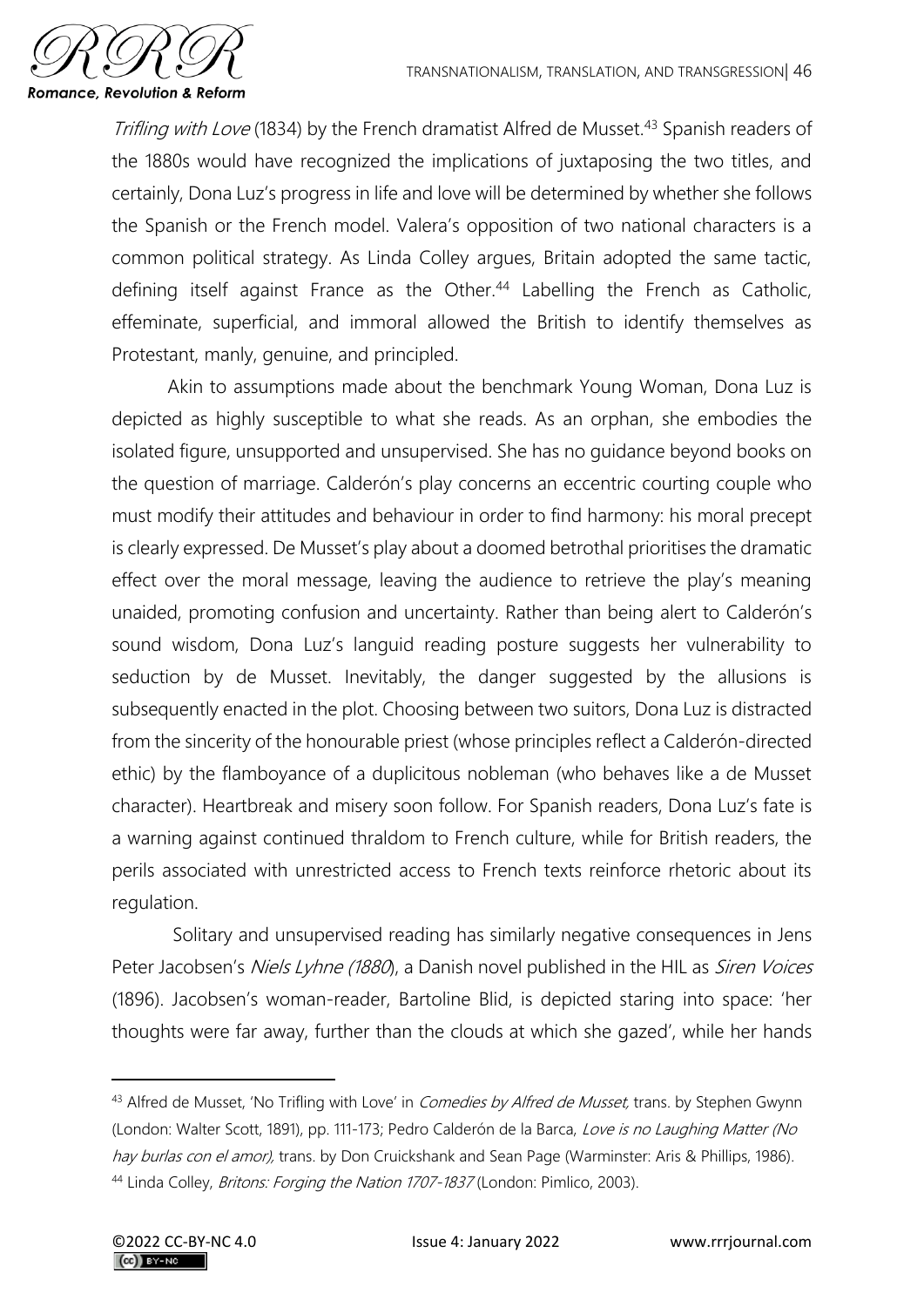

'toyed with the small thick book upon her lap. It was Rousseau's *Héloïse*.<sup>'45</sup> Notorious in its day, Rousseau's *Julie, ou la nouvelle Héloïse* (1761) was black-listed on the *Index* Librorum Prohibitorum, for its sympathetic depiction of an adulteress.<sup>46</sup> Atkinson observes that the effect of characters reading *Héloïse* 'implies a physical seduction', and Atkinson illustrates this by reference to Caroline Grey's depiction of the eponymous heroine of *Sybil Lennard: A Novel* (1846) whose 'languid dreaminess of eye and abstracted look' results from her reading *Héloïse*.<sup>47</sup> Bartoline is similarly characterised in a vague reverie. Her solitary reading triggers impossible dreams and, as she becomes gradually unable to distinguish between romance and reality, she fails in her roles as daughter, wife, and mother.

Rousseau's *Héloïse* comprises two distinct parts: the first half charts, by illicit erotic dialogue, the growing passion between 'Julie', or 'the new Heloise', and her lover Saint-Preux, while the second depicts Julie's dutiful marriage to Wolmar and their highly-regulated life in the Swiss village of Clarens. The reader's belief in Julie's conversion to virtue is, however, shattered by her deathbed acknowledgement that her love for Saint-Preux had never died. The life of Jacobsen's Bartoline follows a similar trajectory. In Denmark she exists on dreams, but having gone to Clarens to experience 'Julie's paradise,' Bartoline's heart becomes 'filled with the same unsatisfied longing' and she dies.<sup>48</sup> In her discussion on contemporary responses to *Héloïse*, Jacqueline Pearson suggests that 'if novels have damaging effects on immature individuals, they have analogous effects on societies. In cultures without firm moral values, like *ancient* regime and revolutionary France, novels develop a "pernicious sentimentality" which contributes to the collapse of society'.<sup>49</sup> For Danish readers, Bartoline's gradual psychological detachment from the community and her identification with the Other would have registered as a betrayal of the ideology of 'det danske folk' ('the Danish

<sup>45</sup> Jens P. Jacobsen, *Siren Voices*, trans. by Ethel Robertson (London: Heinemann, 1896), p. 110.

<sup>&</sup>lt;sup>46</sup> The *Index Librorum Prohibitorum* was a list of books which Catholics were forbidden to read. It was initiated in 1564 by Pope Pius IV, and remained in operation until 1966. New authors and works were continually added to the Index: Rousseau's *Héloïse* would have been included because it contained 'lascivious material.' See Max Lenard, 'On the Origin, Development and Demise of the Index Librorum Prohibitorum,' Journal of Access Services, 3:4 (2006), 51-63 (pp. 54-56).

<sup>47</sup> Atkinson, p. 200.

<sup>48</sup> Jacobsen pp. 117, 119.

<sup>49</sup> Pearson, p. 209.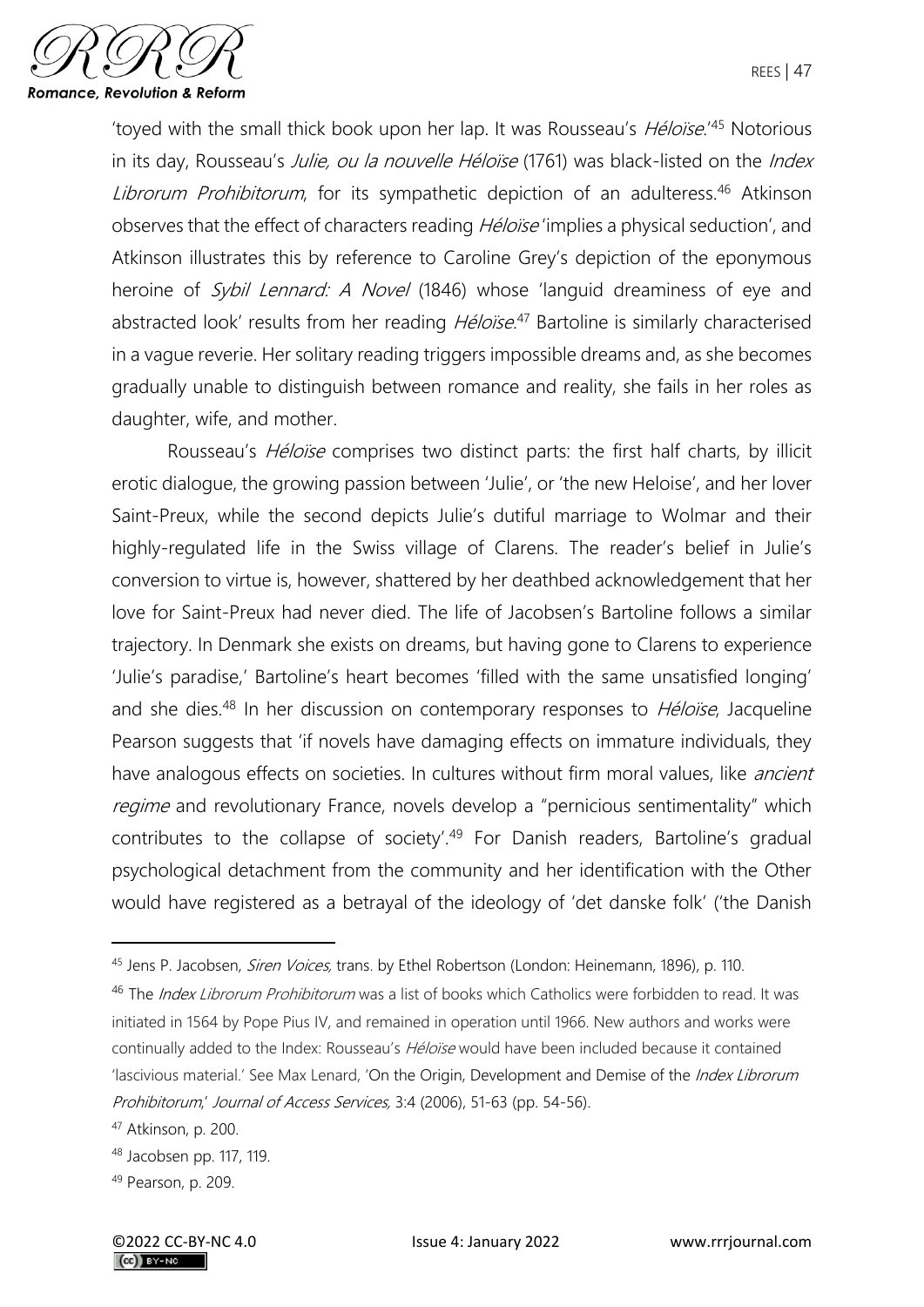

people'), a concept which played a crucial role in nineteenth-century ethnic nationalism in Denmark.<sup>50</sup> By this parallel, the restrictive measures supposedly protecting the British young woman are shown to be arguably beneficial for society as a whole.

As Jay comments, societies work hard to protect their own cultural identity from being watered down: like *fin de siècle* Britain, many countries sought cultural autonomy, and French fiction provided a powerfully resonating motif to warn against the threat of the Other. Tora Holm's sexual 'fall' is attributed to French influence (Bjørnson). Maria Mihalovna's passive absorption of French grotesquery critiques Russia's indiscriminate devotion to French literature (Goncharov). The Wtorkowska mother and daughter's ostentatious reading of Féval and De Kock signals their ingratiation with the occupying Russian forces (Kraszewski). The Marquesa de Ujo's inanities and Dona Luz's seduction by de Musset highlight the distraction from Spanish tradition caused by cultural vassalage to French forms (Valdés and Valera). Bartoline's Rousseau-inspired dreams foster her disengagement from Danish ethnic nationalism (Jacobsen). Despite the disparate geographical and cultural settings, and the particular historical and political circumstances of the originating texts, there are three common denominators between them: first, a disapproval of French fiction; second, a construction of the woman-reader as a cautionary vehicle; and third, the fact that all the novelists are male. Although their approach could be read as a patriotic defence of their 'imagined community', Jay would argue that the prevention of cross-cultural influence is impossible, and that a negotiation of its influence is preferable to avoidance. By including two female writers in the HIL, Gosse and Heinemann provide an alternative model for interrogating French fiction and reinscribing its contents to produce new narratives, an approach that empowers and enables the woman-reader.

### ENABLING THE WOMAN-READER

The agency of the woman-reader changes dramatically in the work of Matilde Serao and Gemma Ferruggia, both Italian. The political role ascribed to their women-readers is not related to a nation-state grievance but concerns the widespread oppression of women – a transnational cause. They are active readers who use allusions to French texts to communicate universal themes and to challenge patriarchal codes. Serao and

<sup>&</sup>lt;sup>50</sup> Building the Nation: N.F.S. Grundtvig and Danish National Identity, ed. by John Hall, Ove Korsgaard and Ove Pedersen (Montreal: McGill-Queen's University Press, 2015), pp. 43, 214.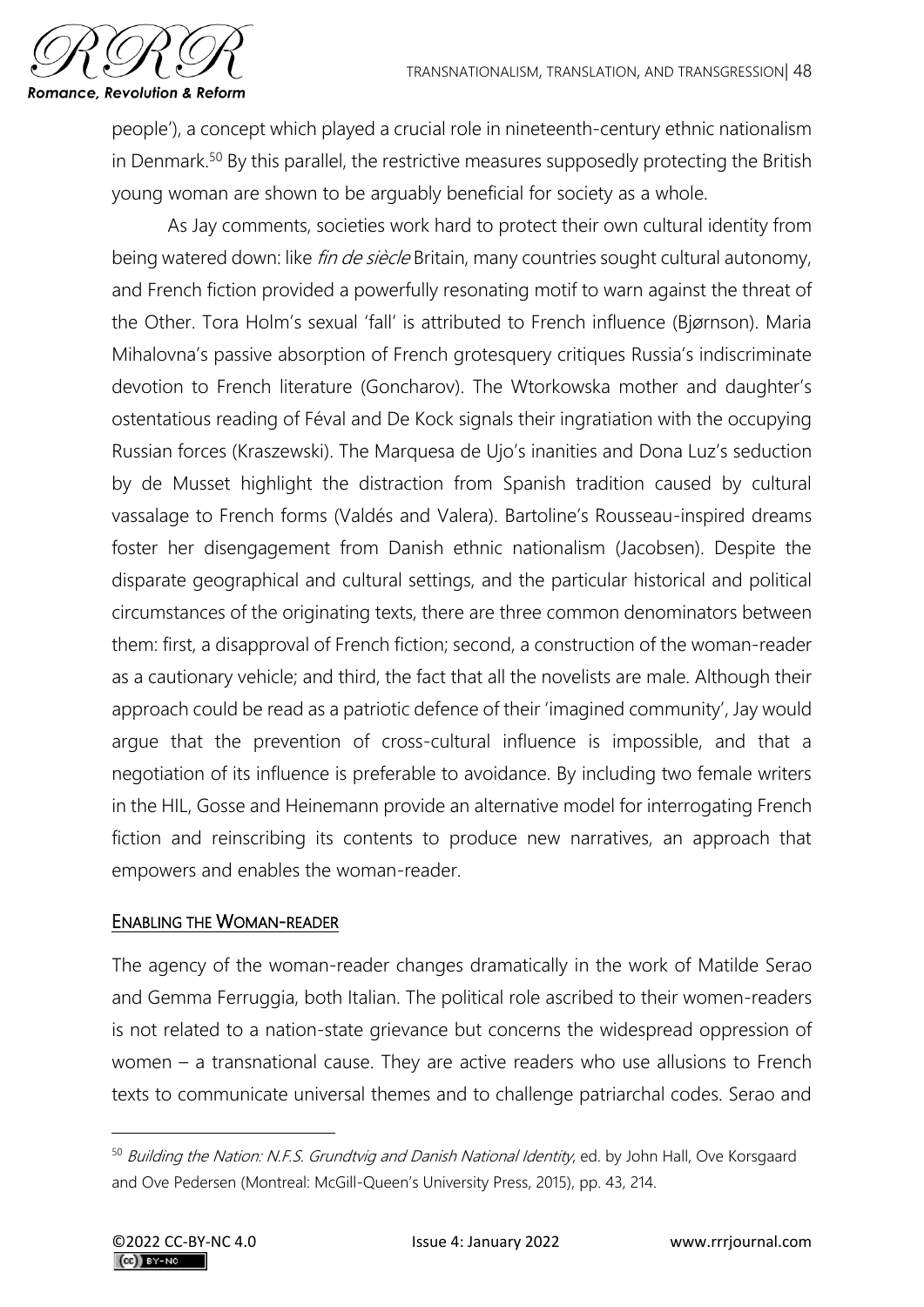

Ferruggia go against the grain of contemporary Italian women's writing. In conventional post-Risorgimento fiction, the heroine was 'a wife who sacrificed herself for her husband, and a mother who consecrated her offspring to the motherland.<sup>'51</sup> Although Italy was developing into a modern nation-state, the dominant ideology of separate spheres kept women away from the public and political arena, channelling them into domesticity to be undertaken with modesty, submission, and sacrifice. This was especially the case for aristocratic women, whose lives and voices were limited by religious education, arranged marriages, and prescribed social roles. Serao suggests that in such restricted circumstances, reading offers an opportunity and access to texts from other cultures, especially France, that is empowering for women. The Italian women-readers within these works actively apply their interpretation of texts to events in the plot, rather than being ciphers or pawns within an author's propagandist design. Serao's Fantasia (1883), published by Heinemann as Fantasy in 1890, is a novel where the destiny of the main characters is determined by how well they can read literary allusions. It centres on two young women, Caterina Spaccapietra and Lucia Altimare, whose friendship develops during their schooldays in an aristocratic convent. They swear an oath 'never to do ill to the other, or willingly cause her sorrow, or ever, ever betray her.'<sup>52</sup> After their respective arranged marriages, this vow of eternal sisterhood is dramatically overturned by its instigator, Lucia, when she seduces Caterina's husband, Andrea Lieti, thereby deceiving both Caterina and her own husband. Lucia is a woman of many roles, poses, and personae, mostly drawn from literary sources. In her apartment she communes with a whole battery of transnational artefacts: the book The Imitation of Christ (1418-27) by the German-Dutch cleric Thomas à Kempis; an album bearing a quotation by the British poet, Byron; lines from the Italian poets Giacomo Leopardi and Arrigo Boïto; a photograph of the Hungarian poet Petröfi Sandor; and a terracotta sculpture of Mephistopheles and Marguerite in the German tradition of Dr Faustus.<sup>53</sup> Lucia consumes and combines allusions, quotations, and fragments to forge a constantly shifting persona.

<sup>&</sup>lt;sup>51</sup> Rinaldina Russell, 'Introduction', in *Italian Women Writers: A Bio-Bibliographical Sourcebook*, ed. by Rinaldina Russell (London: Greenwood, 1994), pp. xv-xxxi (p. xxiii).

<sup>52</sup> Serao, Fantasy, trans. by Henry Harland and Paul Sylvester (London: Heinemann, 1890), p. 36. <sup>53</sup> Ibid., pp. 60-64, 79.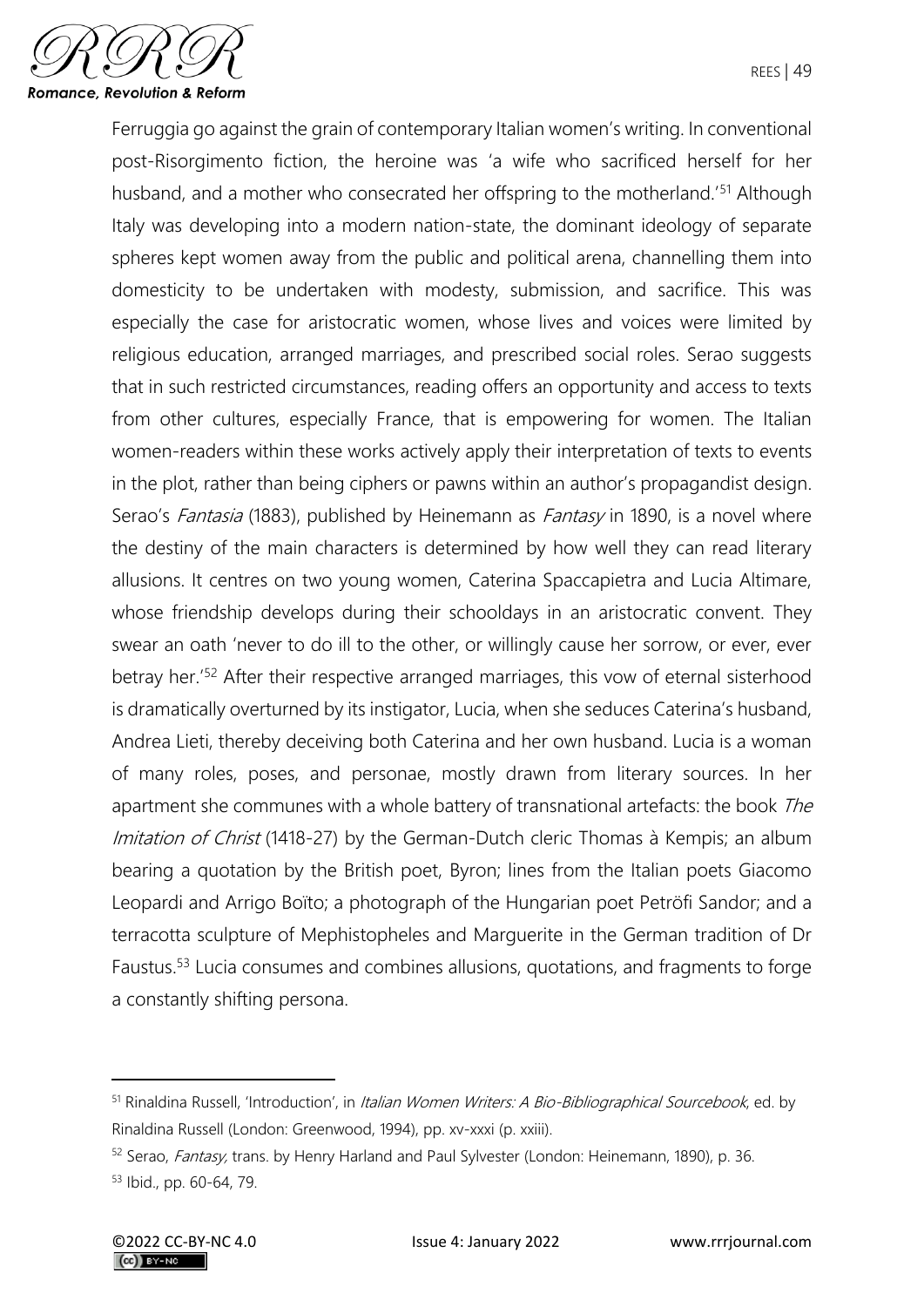

Lucia's strongest connections are with French texts. From early on, she is associated with *La Dame aux Camélias* (1848), a novel that its author Alexandre Dumas fils, later adapted into a play. It relates the story of a Parisian courtesan, Marquerite Gautier, who famously signalled her availability to her clients by wearing white camellias for twenty-five days of the month and red ones for the other five days. For British readers, this play had strong resonances, since the play was banned in 1853, remaining under official interdiction for over twenty years.<sup>54</sup> When EBB enthused over her attendance at the play of *La Dame* in Paris in 1852, she prefaced her anecdote with 'Guess what enormity I have committed lately!'<sup>55</sup> In *Fantasy*, there is a sotto voce schoolgirl discussion about this proscribed book: 'I know of a marriage that never came off,' said one of the girls, 'because the fiancée let out that she had read La Dame aux Camélias<sup>'56</sup> This furtive exchange is abruptly terminated by Lucia's appearance, a conjuncture which triggers thereafter an association between Lucia and the notorious Marguerite Gautier. Lucia refashions her body so that it becomes increasingly closer to the texture and colours of camellias: her skin attains 'a waxen pallor' and she is invariably 'white-robed', with a mouth that was 'like a red rose' or 'an open pomegranate flower, a brightness of coral'.<sup>57</sup> Lucia's first dance with Caterina's husband, Andrea, takes place in a room transformed into a garden of camellias where the flowers display an 'insolent waxen beauty, white or red, perfumeless [sic], icily voluptuous'.<sup>58</sup> Serao intimates Lucia's self-fabrication out of textual fragments. Lucia does not simply imitate Dumas's heroine: she becomes Marguerite Gautier.

Having enticed Andrea away from Caterina, Lucia transforms herself into another 'Marguerite,' this one being Goethe's creation, appropriated by French playwright Michel Carré in *Faust and Marguerite* (1850), and popularised by Charles Gounod's operatic version in 1859. The reader is prepared for Lucia's second alter ego by an earlier episode where, gazing at her terracotta sculpture of Mephistopheles and Marguerite, Lucia craves the excitement of transgression, undergoing a struggle

<sup>54</sup> John R. Stephens, The Censorship of English Drama, 1824-1901 (Cambridge: Cambridge University Press, 1980), p. 82.

<sup>55</sup> EBB to Anna Brownell Jameson, 12 April 1852, (letter 3033).

<sup>56</sup> Serao, Fantasy, p. 18.

<sup>57</sup> Ibid., 'pallor', pp. 66, 198; 'white-robed', pp. 96, 117, 129, 162; 'red mouth', pp. 90, 199.

<sup>58</sup> Ibid., p. 48. In Dumas's novel, Marguerite Gautier's preference for camelias is on account of their lack of scent. Perfume troubles Marguerite's consumptive lungs.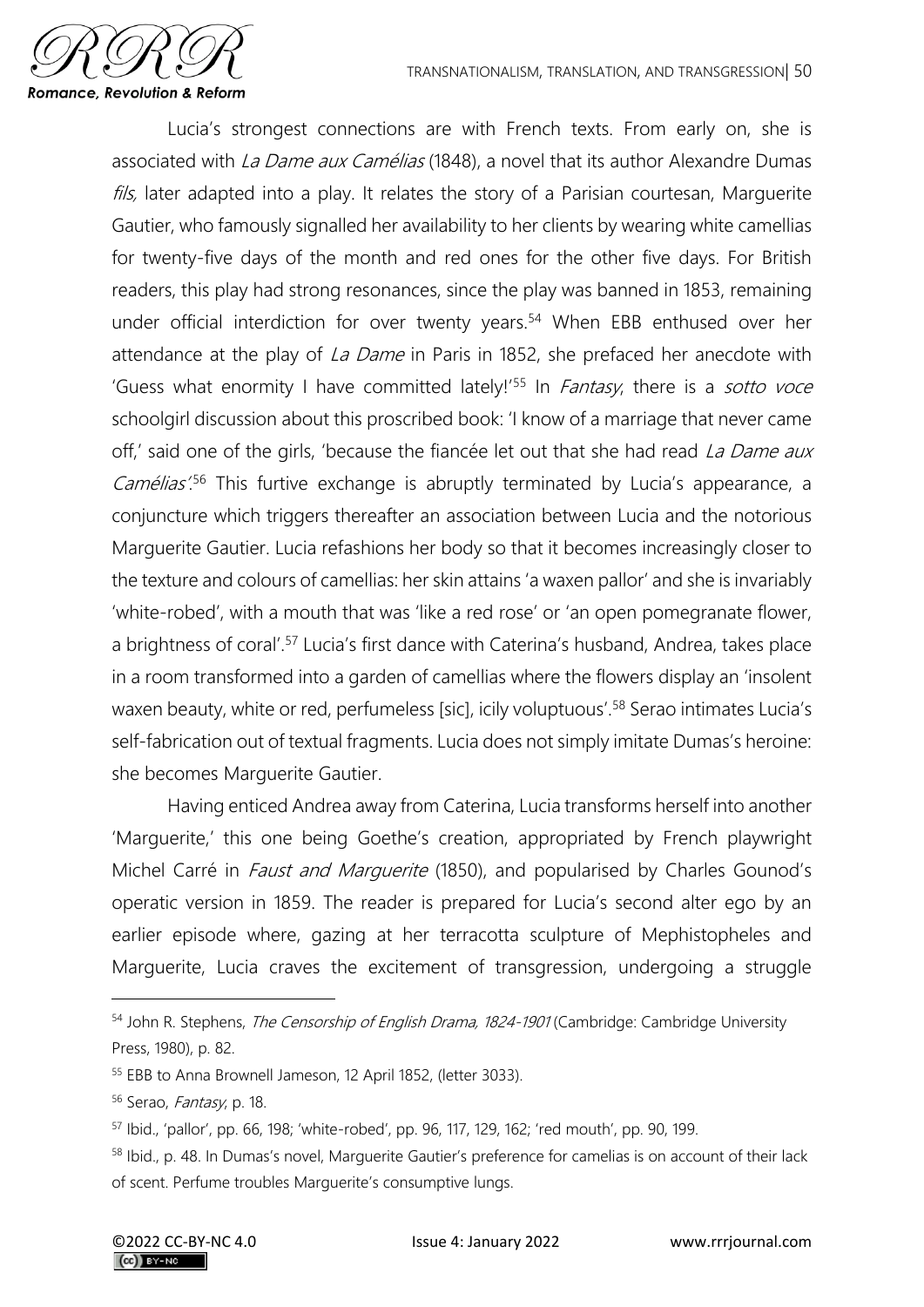

between a 'desire of sin' and a 'vague fear of punishment'.<sup>59</sup> Just as Lucia is now passionately desired both by Caterina's husband and her own, so the operatic Marguerite has two suitors: Faust, the aging scholar transformed by Mephistopheles into a handsome gentleman, and Siebel, a young man who woos her with flowers. To assist Faust's suit, Mephistopheles makes Siebel's bouquets wither at his touch, and it is by allusion to this withering that Lucia taunts Andrea: 'like Siebel, you are accursed of Mephistopheles. Siebel could not touch a flower without its fading and dying. You have kissed me, and I am fading and dying. There are no more flowers for Margaret'.<sup>60</sup> Lucia's closing declaration in the third person accentuates her adoption of the persona. Andrea, not a reader, feels hopelessly demeaned by Lucia's sphere of reference. Ironically, it is by the exploitation of male-authored textual fragments that Lucia empowers herself and inflicts pain.

Lucia disconcerts Andrea by her continual meta-narrative about their affair, proclaiming that their 'position is to be found in  $Madame$  Bovary', and that they are merely 'performers in a bourgeois drama'.<sup>61</sup> Lucia identifies so fully with Emma Bovary that she adopts the latter's mystical religious behaviour. Just as Bovary would gaze for a long time at an image of 'poor Jesus falling beneath His cross' and starve herself to 'mortify the flesh,' so Lucia also dreams of 'dying in the ecstasy of the Cross'.<sup>62</sup> Lucia, however, goes further than Bovary, and recreates herself as the crucified Christ: she bruises herself so that 'four red marks disfigured [her] palm' like stigmata, and she repeats a prayer for 'Hyssop and vinegar, hyssop and vinegar'.<sup>63</sup> Lucia's earlier meditation upon Thomas à Kempis's *Imitation of Christ* prefigures this moment. She has forged her new narrative from these fragments, and by enacting the pains of the crucifixion – the stigmata and the thirst – she claims gospel-derived power. Unlike Flaubert, who colludes with the bourgeois social contract and kills off Emma Bovary as a moral exemplar, Serao gives Lucia an existence beyond the final page of *Fantasy*, consigning her future to the reader's imagination.

<sup>59</sup> Ibid., p. 63.

<sup>60</sup> Ibid., p. 230.

<sup>61</sup> Ibid., p. 229.

<sup>&</sup>lt;sup>62</sup> Gustave Flaubert, Madame Bovary, trans. by Alan Russell (London: Penguin, 1967), p. 48; Serao, Fantasy, p. 59.

<sup>&</sup>lt;sup>63</sup> Serao, *Fantasy*, pp. 100, 228. For 'stigmata' see John 20:27, and for 'vinegar and hyssop' see John 19:28-30.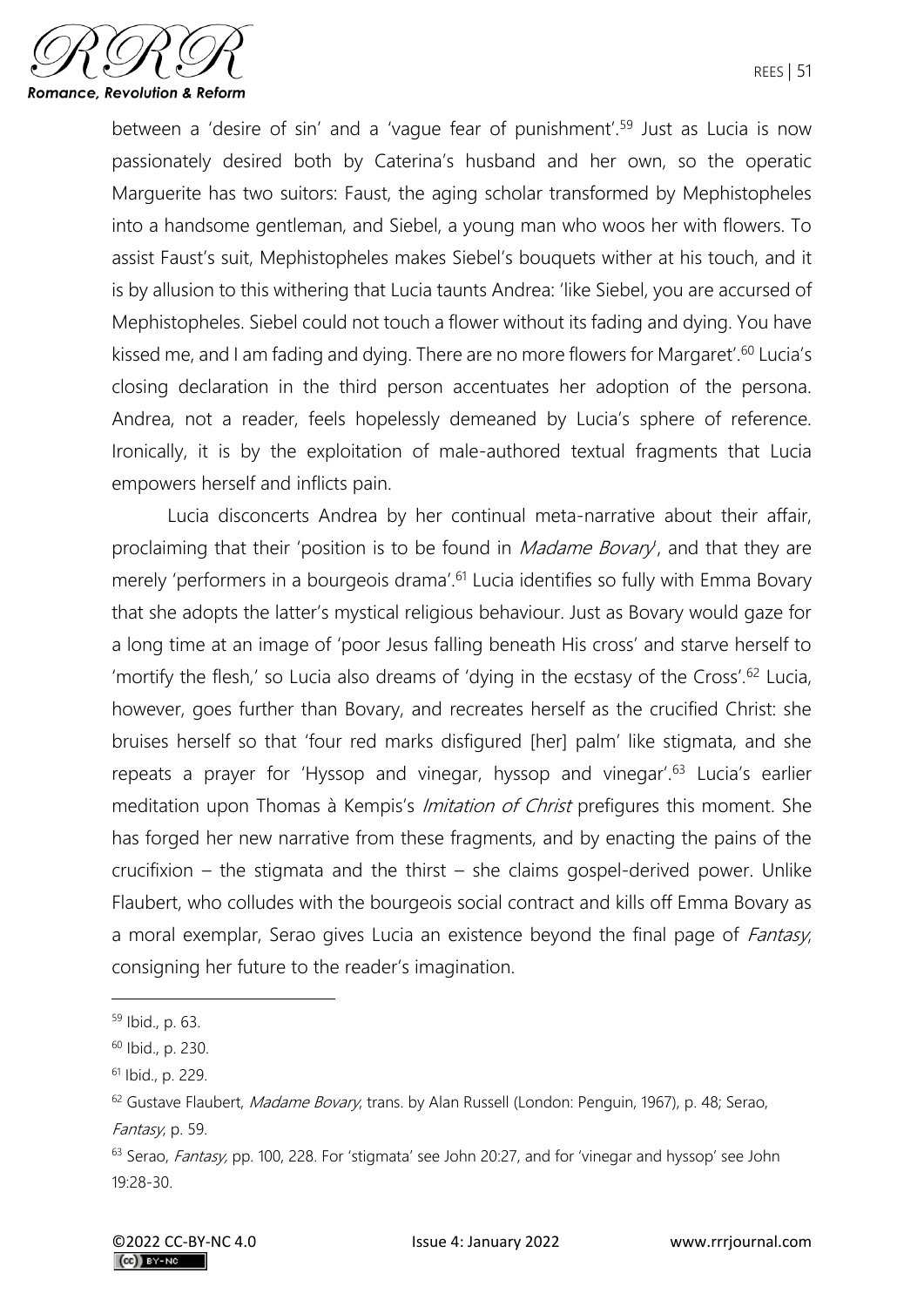

The appointment of translators for *Fantasy* and the second of Serao's novels, Addio Amore! (1887), published as Farewell Love! (HIL, 1894), discloses an anomaly arising from separate spheres education. In 1889, when the American, Henry Harland, arrived in London with a letter of introduction to Gosse from his influential godfather, Edmund Clarence Stedman, Gosse appointed Harland as translator of *Fantasy*.<sup>64</sup> Having had a traditional classical education in 'ancient languages', Harland's Italian was unequal to Serao's idiom, and Gosse had to recruit a co-translator, Paul Sylvester, to complete the task.<sup>65</sup> Harland may also have felt demotivated by having a woman's novel to translate, an arrangement regarded as unfitting for men. When, four years later, Gosse sought a translator for *Addio Amore!* he employed Harland's wife, Aline, and the book was regarded as having been 'well and readably made'. <sup>66</sup> This example of the Harlands illustrates the 'whimsical' situation outlined by Emily Davies in 1866, that although 'young men […] have to conduct foreign correspondence, and travel about all over the world, they are taught the dead languages', while middle-class women who 'rarely see a foreigner […] are taught modern languages'.<sup>67</sup> This arrangement makes the regulation of translated works in order to protect the sensibilities of the default Young Woman especially spurious, since 'she' may possess more skills to access the original than her male counterpart. Of the ten books under discussion here, eight were translated by female linguists. Although this seems to reflect the traditionally invisible and inferior status of the female translator, lamented by George Eliot in 1855, the HIL demonstrates a slight shift in her status by the 1890s.<sup>68</sup> Women like Mary Serrano, an Irish-American authority on Spanish literature who translated Juan Valera's Dona Luz (1893), and Helen Zimmern, the German-British editor of The Italian Gazette who translated Gemma Ferruggia's Women's Folly (1895), accommodated translation work within broader literary careers.

Whether Serao's work was read in translation or in the original, it made 'some stir in this country [England]'.<sup>69</sup> Walter Butterworth observed in 1893 that of all Serao's

<sup>&</sup>lt;sup>64</sup> Karl Beckson, Henry Harland: His Life and Work (London: Eighteen Nineties Society, 1978), p. 17.

<sup>65</sup> Ibid., pp. 11, 17.

<sup>&</sup>lt;sup>66</sup> 'Literature', Glasgow Herald, 22 February 1894, p. 9.

<sup>&</sup>lt;sup>67</sup> Emily Davies, *Higher Education of Women* (Cambridge: Cambridge University Press, 2010), p. 132.

<sup>&</sup>lt;sup>68</sup> George Eliot, 'Translations and Translators', Leader, 6 (1855), 1014-15, in George Eliot Archive [<https://georgeeliotarchive.org/items/show/95>](https://georgeeliotarchive.org/items/show/95) [accessed 7 July 2021].

<sup>&</sup>lt;sup>69</sup> 'Literature', Glasgow Herald, p. 9.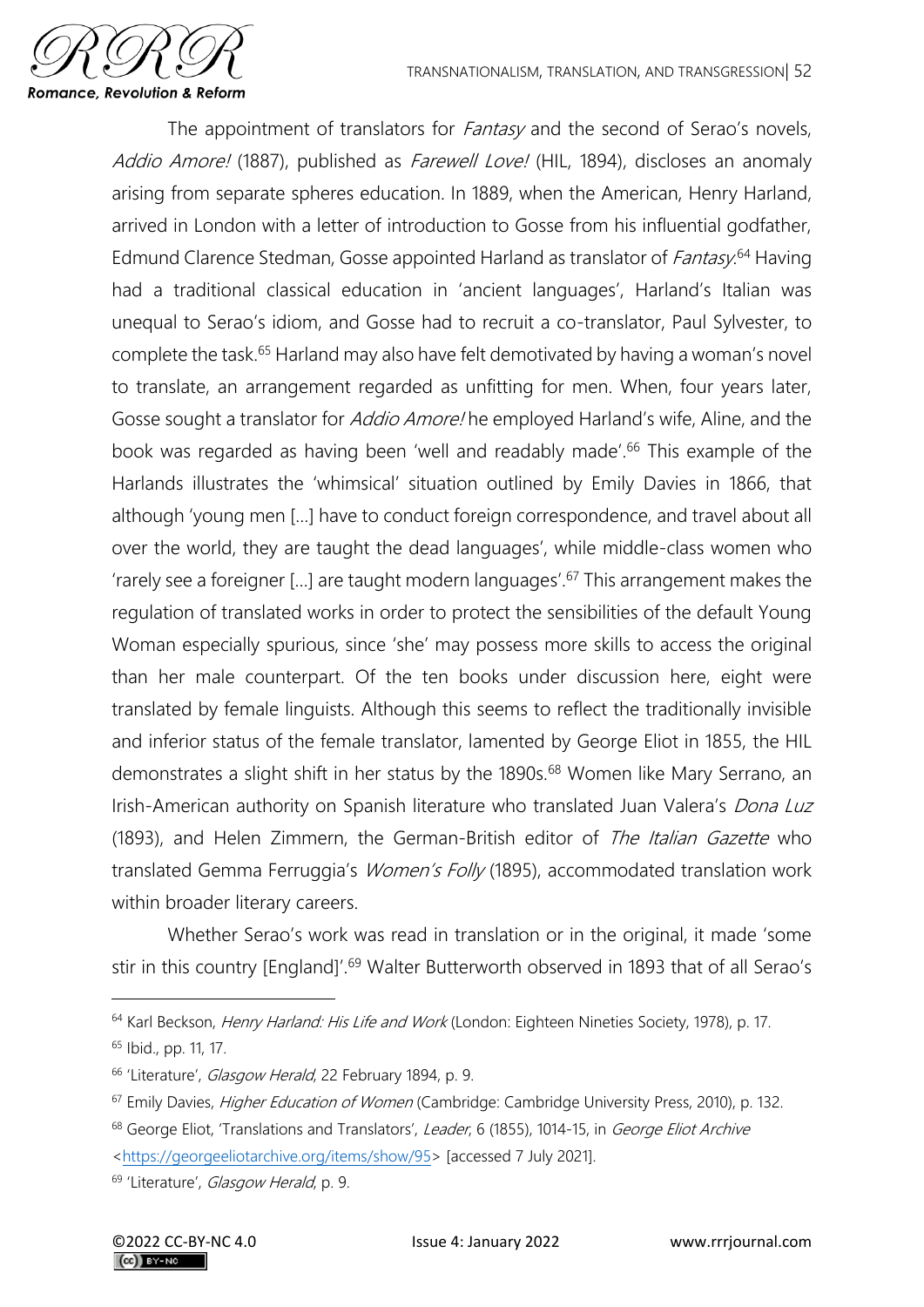

works, 'Fantasy ... by its dabbling with illicit passion and betrayal of marriage vows, is most calculated to offend the susceptibilities of John Bull and his wife'.<sup>70</sup> However, commentators on *Farewell Love!* were even more critical, specifically raising the issue of the Young Woman benchmark by claiming that Serao did 'not write for the jeune *fille'*, and asserting that 'no Englishwoman could behave quite like Anna'.<sup>71</sup>

As in *Fantasy*, the lives of Serao's characters in *Farewell Love!* are shaped by the French texts they read. Anna Acquaviva turns to the poetry of Charles Baudelaire when she discovers that her husband, Cesare Dias, is unfaithful. Dias is reading Benjamin Constant's *Adolphe* (1816) and manifests the same indecisive, selfish, and cynical behaviour of its protagonist. Just as in that text, Adolphe's mistress, Ellénore, collapses in fatal despair when she discovers that her lover plans to abandon her, so Anna is driven to suicide after witnessing Dias's betrayal. Anna stage-manages her suicide so that she dies whilst consuming French poetry, literally breaking her heart by shooting herself with Dias's revolver. She persuades her former suitor, the infatuated Luigi Caracciolo, to read aloud Baudelaire's 'Harmonie du Soir,' a four-stanza poem about the heart's journey from earthly turbulence to spiritual rest.<sup>72</sup> Caracciolo is almost halfway through his recitation when Anna pulls the trigger.<sup>73</sup> The Catholic similes in Baudelaire's poem, 'encensoir [incense]', 'reposoir [altar]', and 'ostensoir [monstrance: vessel that carries the eucharistic host]' are arranged in order of increasing significance, but Anna kills herself before she reaches the final word, '*ostensoir*'. Anna's experience of treachery means that she can no longer trust male-authored texts, and so she takes her own life before she can be persuaded by the vision of the monstrance, the symbol of victory over fear and death.

Male readers in *Farewell Love!* are devitalised by their reading. Caracciolo is a puppet, reading at Anna's direction and his voice is suddenly silenced by her act of suicide. He is emasculated by being turned into what Catherine Golden calls an 'interrupted reader', that is, one obliged to halt an activity to attend to others' needs –

<sup>&</sup>lt;sup>70</sup> Walter Butterworth, 'Matilde Serao,' Manchester Quarterly, 12 (1893), 96-107, (p. 102).

<sup>&</sup>lt;sup>71</sup> 'Five New Novels,' The Standard, 19 April 1894, p. 2.

<sup>&</sup>lt;sup>72</sup> Charles Baudelaire, 'Harmonie du Soir' Les Fleurs du Mal (Paris: Gallimard, 2004), p. 81-2. In 1857, the collection was partially censored and Baudelaire, his publisher, and his printer were prosecuted for indecency.

<sup>&</sup>lt;sup>73</sup> Serao, *Farewell Love!*, trans. by Aline Harland (London: Heinemann, 1894), p. 280.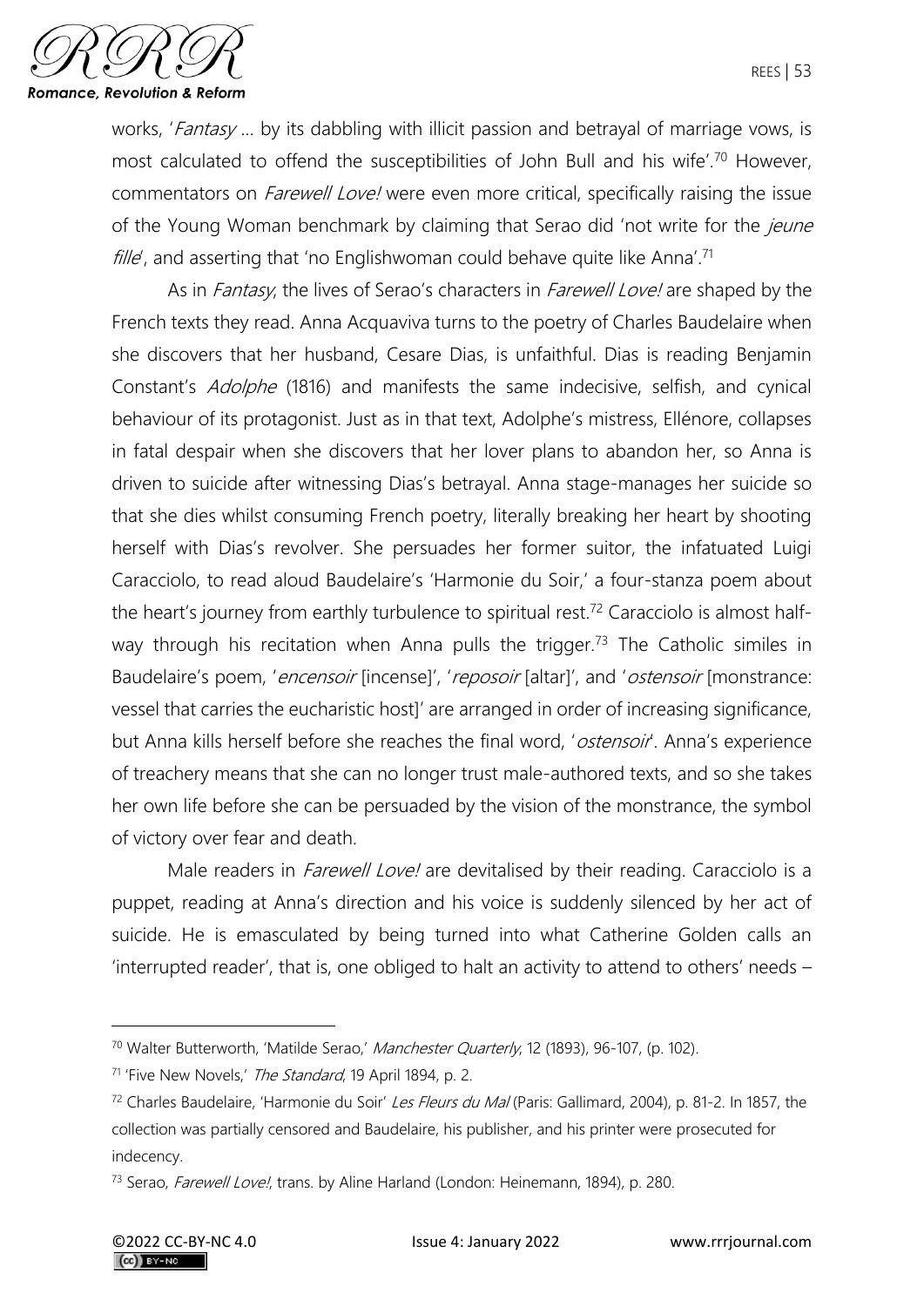

traditionally the female role.<sup>74</sup> Dias lacks originality: his character is mirrored in the figure of Constant's Adolphe. Ironically, the texts associated with these reading males direct the focus back to the woman: Constant evokes Ellénore's tragedy, which prefigures Anna's fate, while Baudelaire's meditation on the heart highlights the irony of Carracciolo's failure to win Anna's metaphorical heart or to protect her literal one. The allusions to French texts provide commentaries on, and insights into, male and female behaviour. They also exhibit the arbitrary and constructed nature of ascribed gender differences by creating reading-men who are passive and feminised.

The shift of gender from male to female authorship signals an entirely new conception of the woman-reader's authority and agency. Having pushed the limits of public tolerance with Serao's novels, Heinemann then published Gemma Ferruggia's Follie Muliebri (1893) as Woman's Folly (HIL 1895), which exposed the double standard in sexual relationships. 'The New Woman has not', Gosse writes in the introduction, 'in any country, expressed herself with more daring, and I think she never will'.<sup>75</sup> Gosse's admiration for such 'daring' is suggested also by his comments in *Questions at Issue* (1893), in which he urges British novelists to 'contrive to enlarge their borders' and not shy away from controversy.<sup>76</sup> He claims that since the public has now 'eaten of the apple of knowledge' in the form of the New Woman novel, it will no longer countenance 'the Madonna heroine and the god-like hero'.<sup>77</sup> Madonna heroines, created to satisfy the Young Woman benchmark, had no place in the world of the New Woman.

The backlash was not slow in coming: Woman's Folly was condemned as reflecting 'the spread of morbid hysteria through the female fiction of Europe'.<sup>78</sup> Ferruggia's protagonist, Caterina Soave, differs from her counterparts discussed above in that she is emphatically not a woman-reader until she shoots her philandering husband ('in the back of his neck, where traitors are shot') and is tried for murder.<sup>79</sup> Writing to her legal counsellor and psychiatrist, Caterina explains:

<sup>74</sup> Golden, p. 11.

 $75$  Edmund Gosse, 'Introduction,' in Gemma Ferruggia, *Women's Folly*, trans. by Helen Zimmern (London: Heinemann, 1895), pp. v-ix (p. v).

<sup>&</sup>lt;sup>76</sup> Gosse, 'The Tyranny of the Novel', in *Questions at Issue* (London: Heinemann, 1893), pp. 3-31 (p. 31).

<sup>&</sup>lt;sup>77</sup> Gosse, 'The Limits of Realism in Fiction', in *Questions at Issue*, pp. 137-54 (p. 153).

<sup>78</sup> 'Novels', Manchester Guardian, 4 August 1896, p. 7.

<sup>79</sup> Ferruggia, p. 88.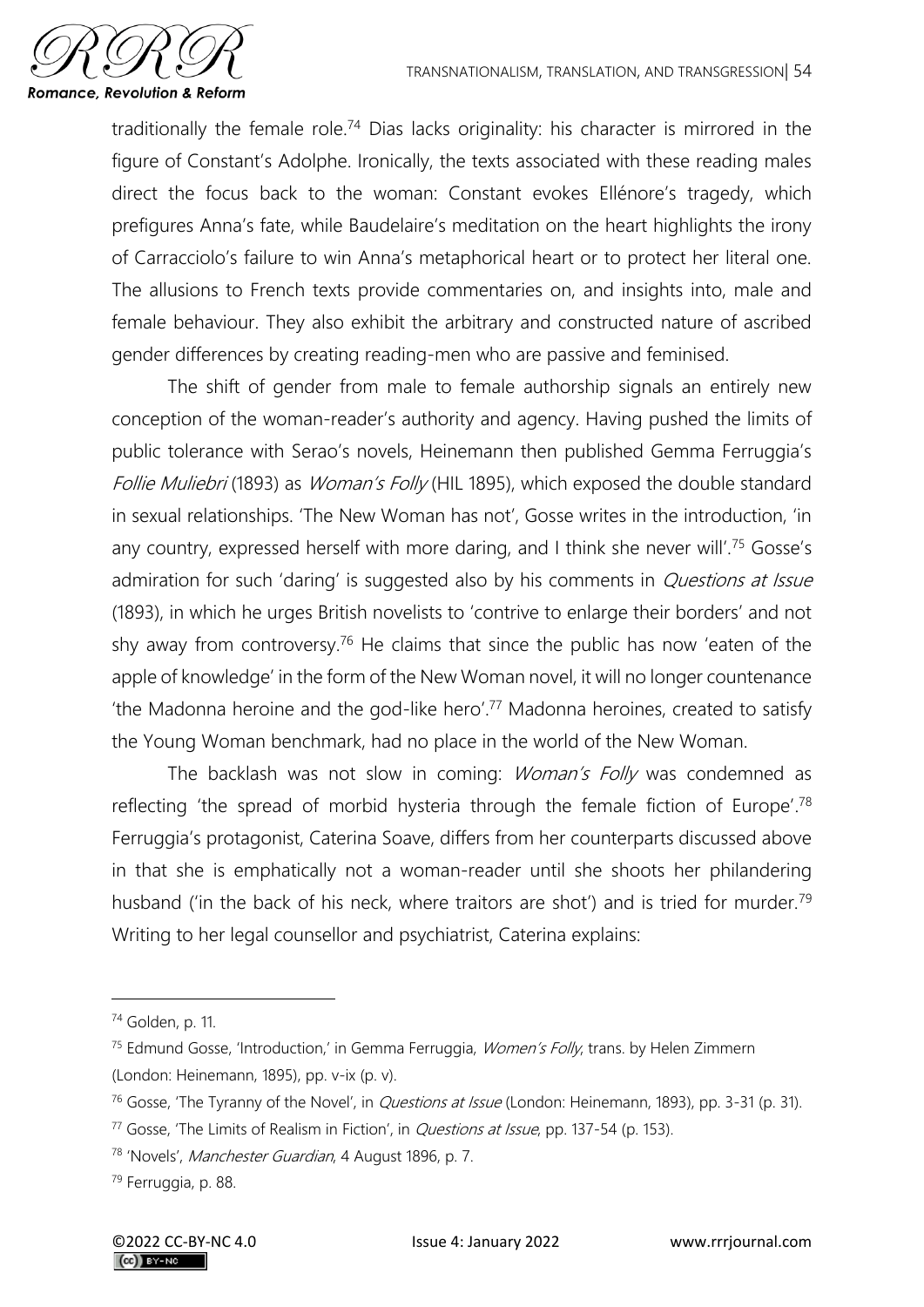

I set myself to overcome my dislike to reading […] and have eagerly read everything that has been produced in that new species of literature which may be called the apotheosis of crime [...] I read Lombroso; I read La Fille Elisa by Goncourt, and Giovanni Episcopo and L'Innocente by Gabriele D'Annunzio; also many Russian books, great and impressive as the steppes, the dull romances of English literature, and the coarse French romances.<sup>80</sup>

Although Caterina Soave, like Serao's Lucia, crosses national boundaries in her reading, she denies any male authority the right to explain her behaviour. Resistant not only to French writing (she affords Goncourt's novel her particular scorn), but to all of these male-authored books, Caterina insists that her homicide was a deliberate act of 'justice' not a passionate act of 'sensual jealousy'.<sup>81</sup>

This is not Caterina's first rejection of French literature. In an analeptic scene that occurred before her arranged marriage, she is courted by a young artist, Wilfred Heyse, who reads to her from Victor Hugo's Les Chants du Crépuscule (Twilight Songs, 1835).<sup>82</sup> Reaching the verse, 'Oh! n'insulter pas jamais une femme qui tombe! | Qui sait sous quell fardeau le pauvre âme succombe [Oh! Never insult a woman who falls! | Who knows under what burden the poor soul succumbs!]', the disdainful Caterina 'closed the book indignantly,' and by the same gesture dismissed her suitor. $83$  Caterina, with her unequivocal vision of the world, rejects Hugo's 'crépuscule' or half-light of nebulous uncertainty and liminality. Like Serao's Caracciolo in *Farewell Love!*, Heyse reads verbatim, unable to anticipate his listener's response. Also, like Caracciolo, Heyse's recitation is interrupted, and he is prevented from ever resuming his reading. Passive male reading is subjected to female audit. Serao and Ferruggia have inverted the Young Woman benchmark. Women are now the active and analytical readers, empowered not only to fragment and fracture male authorship at will, but also to impose limits on what and when men are permitted to read.

Heroines of the European New Woman novel are often readers who, like Serao and Ferruggia's protagonists, interpret, analyse, and dissect books rather than passively accepting them. Sarah Grand exemplifies this in *The Heavenly Twins* (1893), when the

<sup>80</sup> Ibid., pp. 8-9.

<sup>81</sup> Ibid., pp. 4, 5.

<sup>82</sup> Victor Hugo, 'Verse XIV', Les Chants du Crépuscule (Paris: Hetzel, 1835), p. 105.

<sup>83</sup> Ferruggia, p. 33.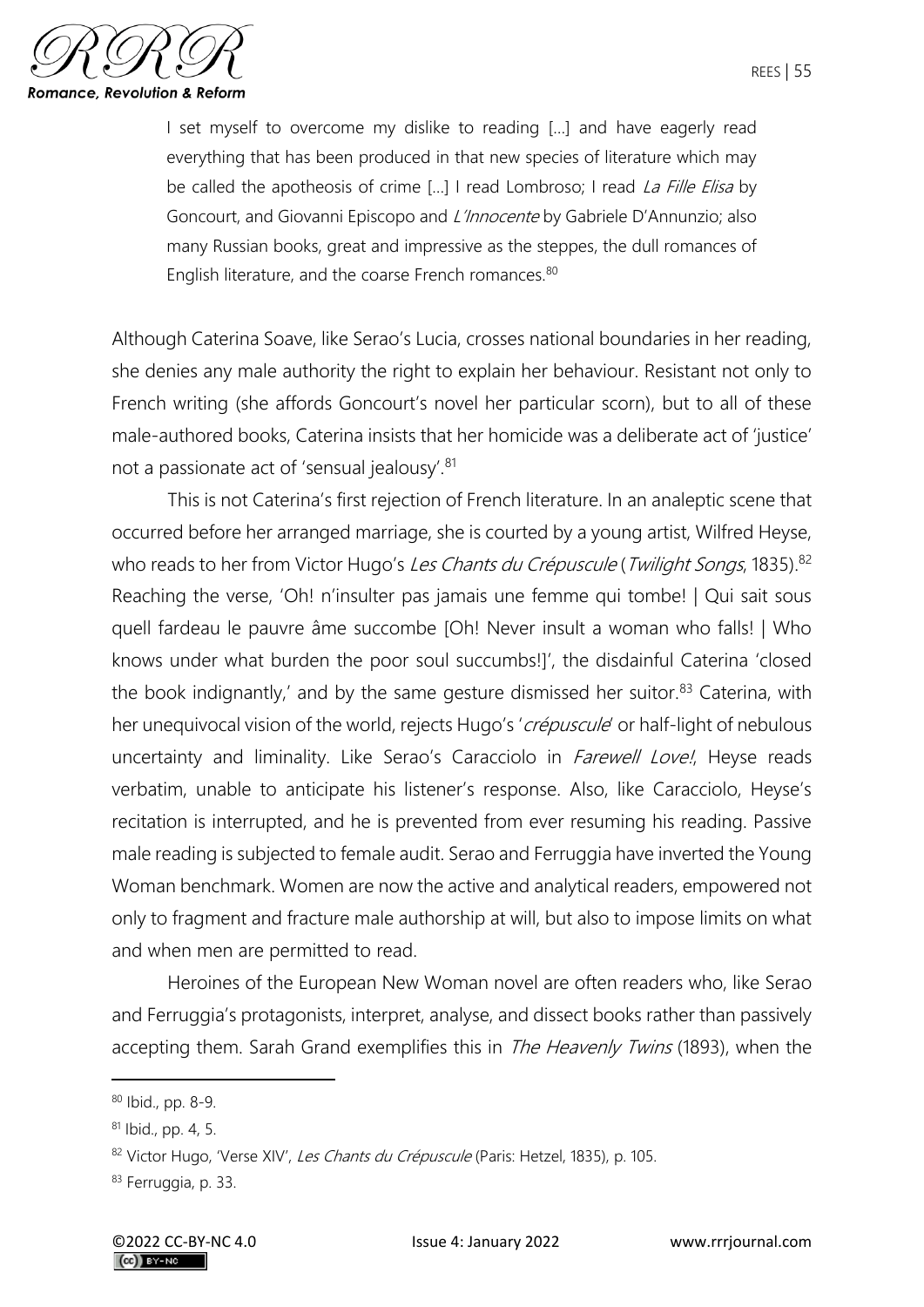

philandering Colonel Colquhoun gives his wife, Evadne, books by Zola, Alphonse Daudet, and George Sand in the hope that they will trigger in her, erotic feelings for him. It is a measure of Colquhoun's belief in the influence of French novels that he thinks them sufficiently powerful to manipulate his wife. Evadne, however, reading from a feminist perspective, sees only 'the awful, needless suffering! that they describe.<sup>84</sup> As Kate Flint points out, New Women novels encouraged readers to develop 'an interrogative manner of reading, not just developing one's rational powers in relation to the printed word, but in relation to society more widely'.<sup>85</sup>

# **CONCLUSION**

Benedict Anderson presents the nineteenth century as the time when the nation-state became thinkable and identifies the novel as one of the forms that allowed people to imagine their country with finite borders. The HIL represents a counter-culture to that nationalist impulse by acts of translation which enabled the 'penetration to the secrets of a nation'.<sup>86</sup> By translation, one 'imagined community' is made legible to a different 'imagined community'. The separate linguistic and visual identities of the books that comprise the HIL are dissolved by its creation as a uniform set of yellow-covered texts. The disparate texts, brought together onto one bookshelf, are coerced into new relationships with each other. Readers make connections between books, between authors, and between nation-states that would not have been visible before the creation of the HIL.

Nationalism promotes the desire to protect a country's cultural identity from being, as Jay refers to it, 'watered down or erased'.<sup>87</sup> This defensive impulse is recognisable in the conception of the woman-reader of French texts by HIL male authors. Fear of French military power, resentment of the French nation's innovative literature and cultural influence, and disapproval of French moral laxity fostered the emergence of the French novel as an emblem of corruption. Nationalist fervour and patriotism encouraged Bjørnson, Goncharov, Kraszewski, Valdés, Valera, and Jacobsen to construct the woman-reader of French texts as a negative paradigm of engagement

<sup>84</sup> Sarah Grand, The Heavenly Twins (New York: Cassell, 1893), pp. 176, 220. Emphasis original.

<sup>85</sup> Flint, p. 296.

<sup>86</sup> Gosse, 'Editor's Note'.

<sup>87</sup> Jay, p. 3.